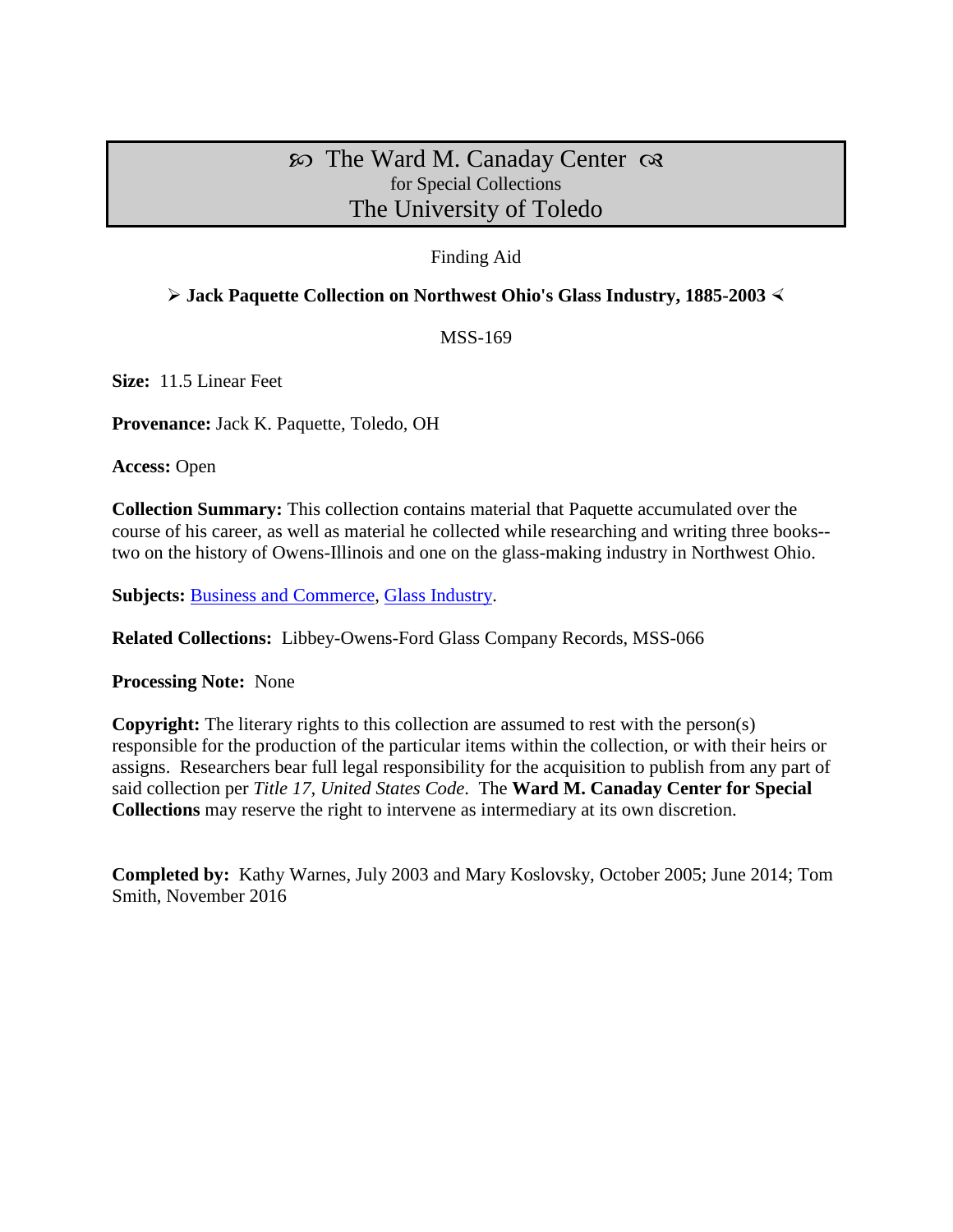# **Biographical Outline: Jack K. Paquette**

| 1925      | Born in Toledo, Ohio                                                                                                                                                  |
|-----------|-----------------------------------------------------------------------------------------------------------------------------------------------------------------------|
| 1943      | Graduated from Ross High School, Fremont, Ohio                                                                                                                        |
| 1943-1946 | Served in the U.S. Naval Reserve on active duty for three years during<br>World War II.                                                                               |
| 1949      | Graduated from The Ohio State University with a B.A. in Journalism.                                                                                                   |
| 1951      | Graduated from The Ohio State University with an M.A. in Political Science.<br>Worked on Columbus, Ohio, newspaper as full-time journalist while<br>attending school. |
| 1951      | July - Employed by Owens-Illinois Glass Company as a Creative Writing<br>Specialist.                                                                                  |
| 1951-1967 | Served in a variety of advertising and marketing management positions for<br>Owens-Illinois and as a supervisor in the Libbey Glass factory.                          |
| 1967      | Appointed Director of Organization Planning for Owens-Illinois.                                                                                                       |
| 1967-1984 | Served under four of the five chairmen of Owens-Illinois. These chairmen<br>were: J. Preston Levis, Raymon H. Mulford, Edwin D. Dodd, and Robert J.<br>Lanigan.       |
| 1969      | Appointed Vice President of Administrative Division of Owens-Illinois.                                                                                                |
| 1970      | Elected Vice President of Owens-Illinois, Inc.                                                                                                                        |
| 1980      | Appointed Assistant to the Chairman of Owens-Illinois, Inc.                                                                                                           |
| 1982      | Elected Assistant to the Executive Office of Owens-Illinois, Inc.                                                                                                     |
| 1984      | Retired from Owens-Illinois, Inc.                                                                                                                                     |
| 1985      | Wrote and published, A History of Owens-Illinois, Inc.                                                                                                                |
| 1994      | Wrote and published an updated version of The Glassmakers: A History of<br>Owens-Illinois, Inc. entitled The Glassmakers.                                             |
| 2002      | Wrote and published <i>Blowpipes: Northwest Ohio Glassmaking in the Gas</i><br>Boom of the 1880s.                                                                     |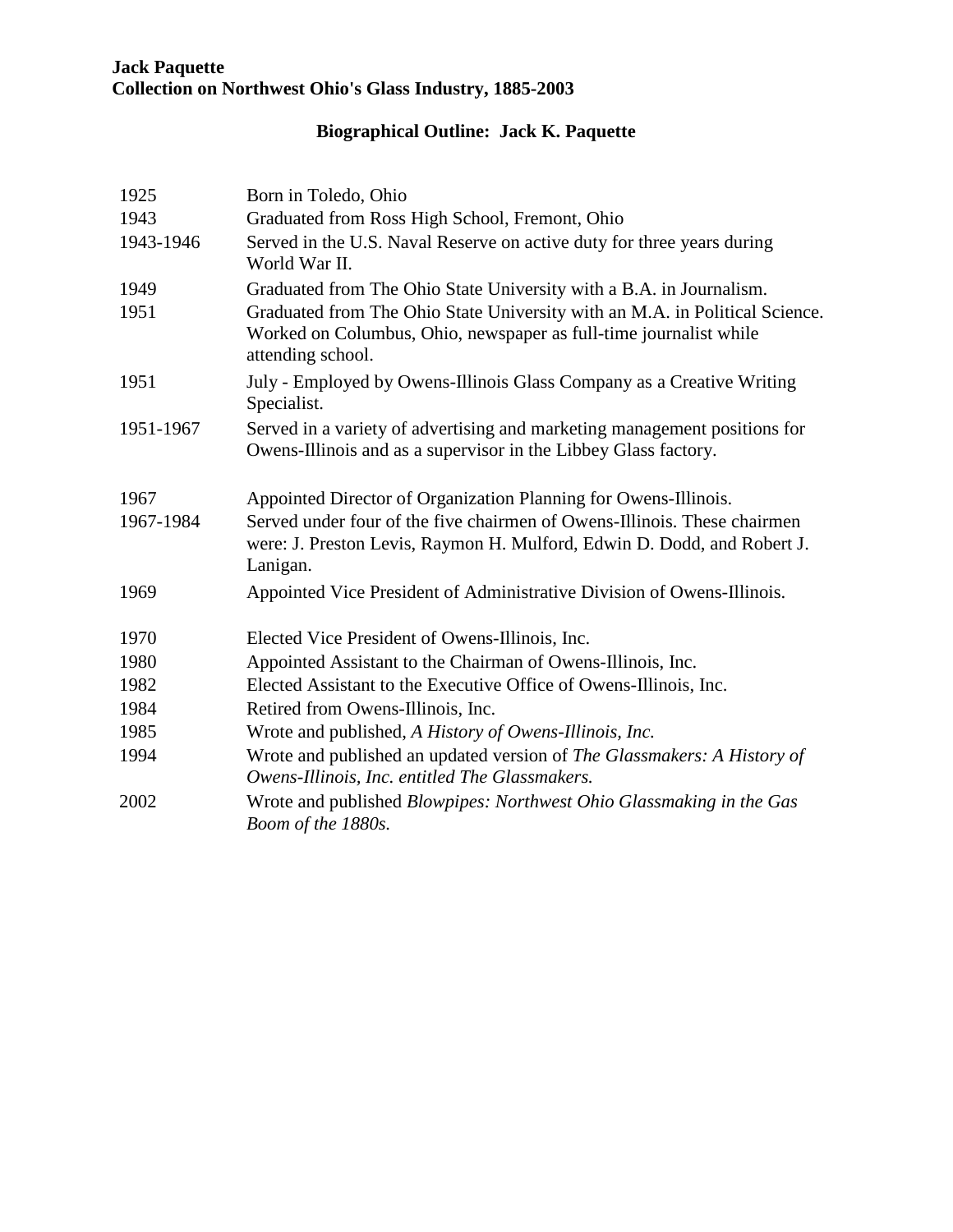#### **Biographical Sketch - Jack K. Paquette**

Jack Paquette was born in Toledo, Ohio, in 1925. After his mother died, Paquette's father could no longer care for him and his two brothers during the Depression. In 1933 when Paquette was 8 years old, his father placed him in the Lucas County Children's Home in Maumee. Despite the institutional setting, Paquette recalled later that he had many fond memories of growing up there. He was adopted at the age of 13, but his early experience living in the Children's Home led to a life-long commitment to the home and service as a trustee on the Lucas County Children's Services Board.

Overcoming his difficult childhood, Paquette graduated from Ross High School in Fremont, Ohio, and spent three years on active duty in the Naval Reserve during World War II. After the war, he attended The Ohio State University, earning a bachelor's degree in journalism in 1949 and a master's degree in political science in 1951. He worked full-time as a journalist on a Columbus newspaper while attending the university.

While employed by the Columbus newspaper, Paquette realized he did not want to continue in the journalism field. Two Owens-Illinois executives recruiting in Columbus in 1951 interviewed Paquette and offered him a job. Years later, he admitted "I had never heard of the company."

He began working for Owens-Illinois in July of that year as a creative writing specialist. Paquette advanced through the company, serving in a variety of advertising and marketing management positions and as a supervisor in the Libbey Glass Division's Toledo factory. In 1967 he became Director of Organizational Planning, and two years later was appointed a vice president of the company's Administrative Division and established its first corporate relations department. His responsibilities included public affairs, press relations, advertising, internal communications, and corporate contributions. He directed corporate relations for eleven years, and in 1981, became assistant to company chairman Edwin D. Dodd. During his years at Owens-Illinois, Paquette worked closely with J. Preston Levis, chairman from 1961 to 1963; Raymon H. Mulford, chairman from 1963-1972; Edwin D. Dodd, chairman from 1972 to 1983, and Robert J. Lanigan, who was chairman when Paquette retired in 1984. In 1982, Paquette became assistant to the executive office and served in that capacity until he retired in July 1984.

Paquette was also involved in many professional and community organizations. For more than fifteen years he served as trustee of the Ohio Manufacturers' Association, and in 1980 was named president of the Bowling Green State University Foundation, Inc., a nonprofit organization designed to seek and manage private gifts to BGSU. He was the Owens-Illinois corporate liaison officer for the U.S. Chamber of Commerce, and honorary director of the Greater Toledo Area Chapter, American Red Cross. He was also a member of the Toledo Area Council Executive Board, Boy Scouts of America.

Paquette co-founded both the Columbus and Northwest Ohio chapters of Sigma Delta Chi, the national professional journalism society, and was a member of the board of governors of the Advertising Club of Toledo. He served as chairman of the U.S. Savings Bond Campaign in Lucas County, and as a trustee of the Greater Toledo YMCA. He was founding director of the Press Club of Toledo and held a number of positions with the United Way of Northwest Ohio. He was chairman of the government relations committee of the Glass Packaging Institute in Washington D.C. and was a member of the Advisory Board of Mercy Hospital in Toledo.

Other civic activities include serving as a trustee of the Toledo Repertoire Theatre, president of Crosby Gardens, chairman of Toledo's Riverside Hospital Foundation. He is a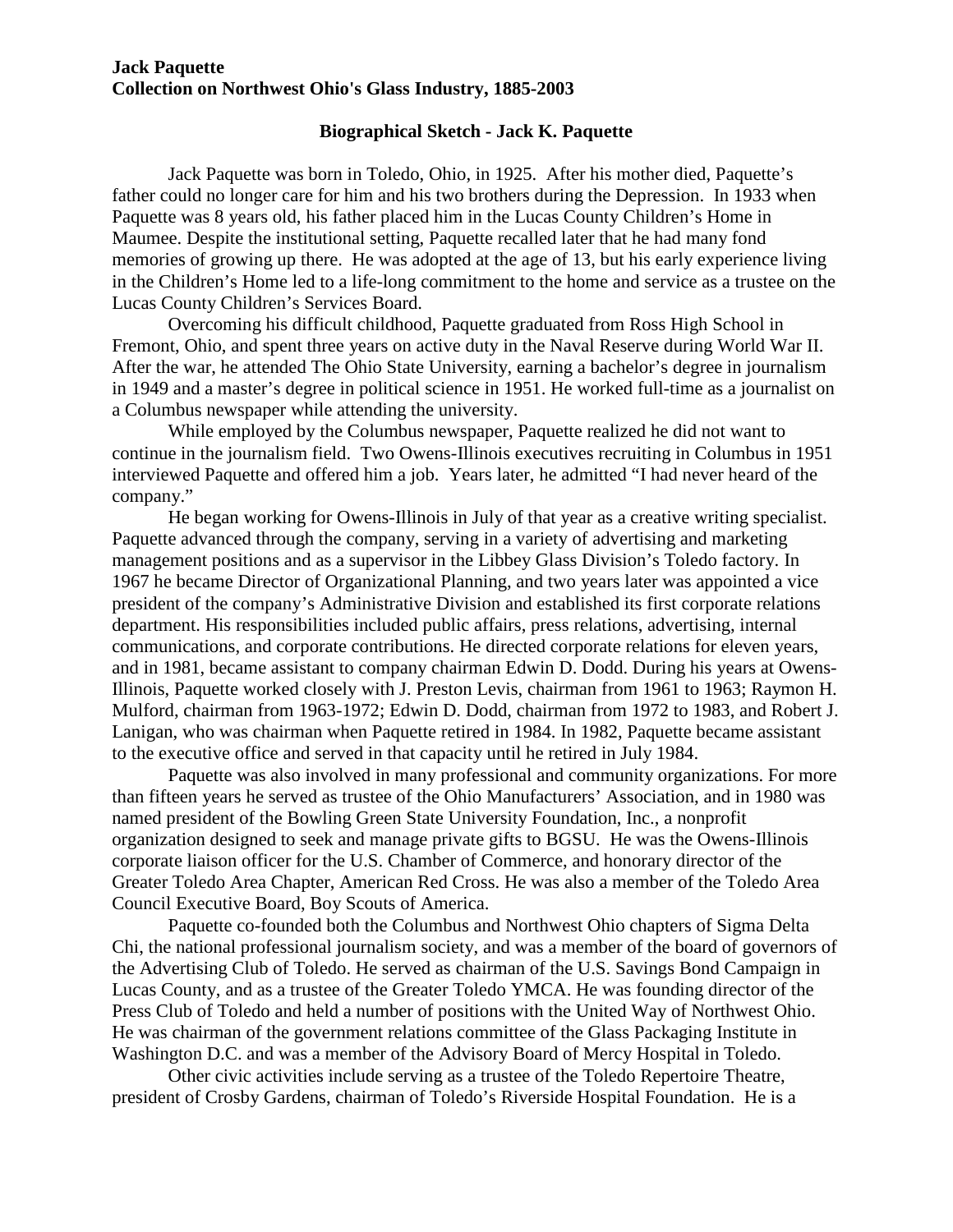member of the President's Council of the Toledo Museum of Art, the President's Club of Bowling Green State University, the advisory board of Maine's Mid-Coast Hospital, and the Toledo Club.

He married the former Jane Russell of Fremont, and they have two sons and two daughters.

Some years before he retired from Owens-Illinois, Paquette began researching the glass industry in Northwest Ohio. After he retired, he spent nine years researching and writing *Blowpipes*, which was published in August 2003 by Xlibris Corporation. The book chronicles the glassmaking industry throughout the region, including information on many small companies that had been lost to history. It also includes material on glassmaking technology in the 1880s and the rise and fall of the child labor system that the glassmaking industry had helped to create. In addition to *Blowpipes,* Paquette wrote two other books about the glass industry: *The Glassmakers*, and *A History of Owens-Illinois, Inc., 1818-1984.*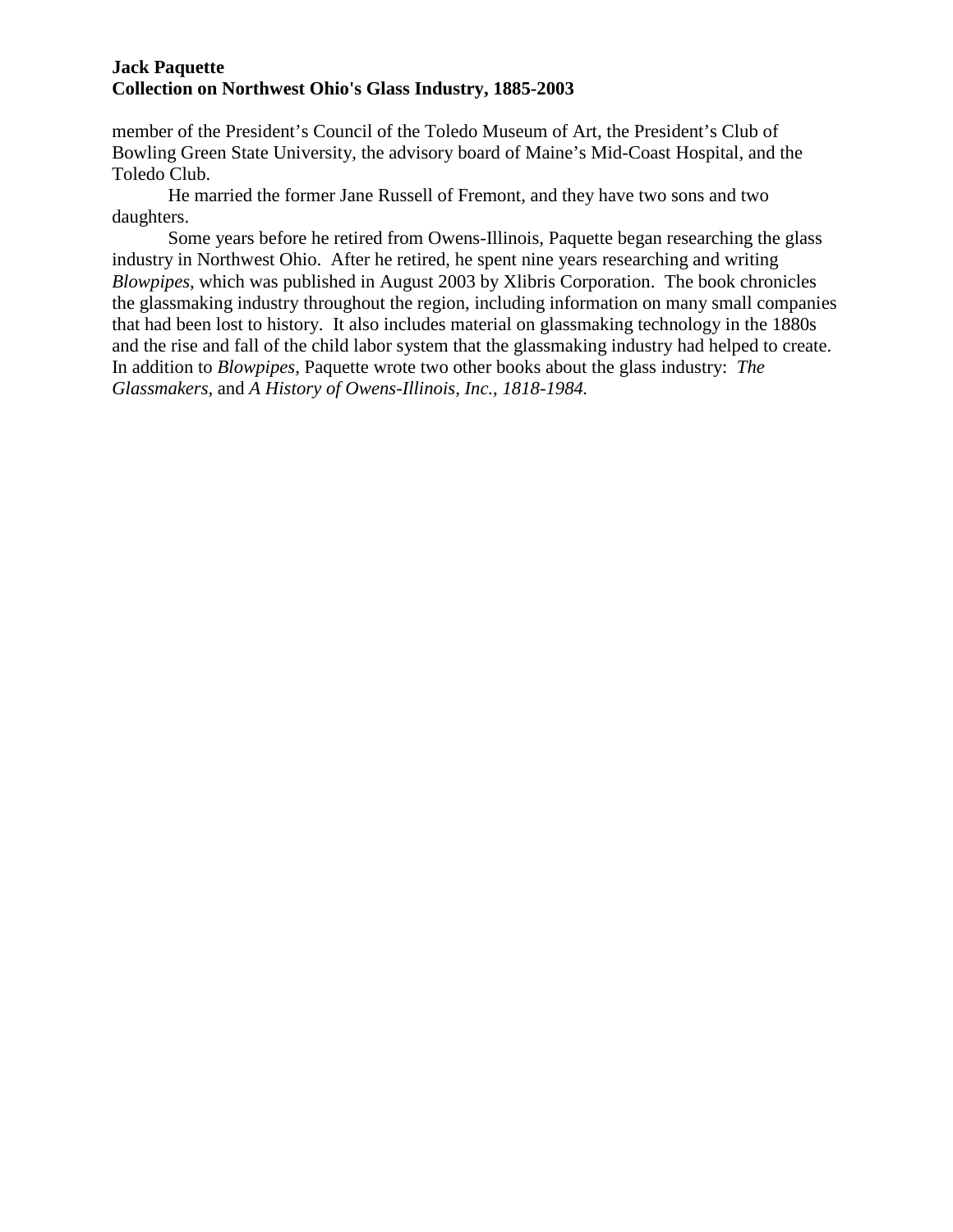#### **Scope and Content Note**

The Jack Paquette Collection on Northwest Ohio's Glass Industry is divided into three series: research files created by Paquette during his work on the book *Blowpipes;* files documenting Paquette's tenure at Owens-Illinois, Inc., and audiovisual materials (including glass artifacts). The collection should prove valuable to researchers because of its documentation of smaller, forgotten glass companies that once existed throughout the region. Also important is the information on Owens-Illinois Inc., since little other documentation on the history of this company is available to researchers.

**Series I, Glass Industry Research Files,** includes newspaper clippings on each of the companies chronicled in Paquette's book, *Blowpipes*. Included is information about small companies in Bloomdale, Bowling Green, Findlay, Fostoria, Maumee, North Baltimore, Tiffin, Toledo and Welker. In addition to the small companies that no longer exist, more extensive files are included on the larger companies still in operation, such as Libbey-Owens-Ford and Owens-Corning. Also included in the research files are galley proofs for the book and reviews of *Blowpipes.*

**Series II, Owens-Illinois Files,** documents both the company's history and Paquette's tenure with the company. The series is divided into three subseries: Financial and Corporate Materials, Printed Material, and Speeches. Financial and Corporate Materials include information on the financial status of the company as reported in quarterly reports, stock and shareholder reports, and annual reports. The annual reports cover the years 1929 to 2002, and are complete for these years. Additional material includes bylaws of the Board of Directors, biographies and photographs of O-I executives, and an unpublished history of the company written by Paquette in 1953. Printed materials include various newsletters of the company, press releases, newspaper clippings about the company, and a personal biography of R. W. Lock written about his career at O-I.

Speeches and personal papers consist of texts written by Paquette as director of corporate relations for several O-I executives, particularly those written for Edwin D. Dodd covering the years 1968 to 1984. Also included are speeches written for Robert J. Lanigan, J. Preston Levis, William F. Spengler, and R. H. Mulford, as well as scattered personal papers

**Series III, Photographs, Slides, and Videotape,** includes slides about the Libbey-Owens-Ford Company, photographs of Owens-Illinois and video tapes, including a production on Michael J. Owens and the glass bottle machine, and speeches by Glen Hiner, chief executive officer of Owens-Corning, Inc.

**Series IV, Artifacts**, includes several souvenirs produced for milestones in Toledo's glassmaking history, and an example of the "one-way" beer bottle produced by Owens-Illinois, one of the first glass bottles produced as a "non-returnable" beverage container.

In addition to the above material, Paquette donated 27 books on glassmaking and northwest Ohio history. A list of the titles is attached as an appendix to this finding aid. These books have been individually cataloged and added to the holdings of the Ward M. Canaday Center. Catalog records for the books indicate they are the gift of Jack K. Paquette. Included in these items are three books written by Paquette: *Blowpipes: Northwest Ohio Glassmaking in the Gas Boom of the 1880s* (2002), *A History of Owens-Illinois, Inc.* (1985), and *The Glassmakers: A History of Owens-Illinois, Inc.* (1994).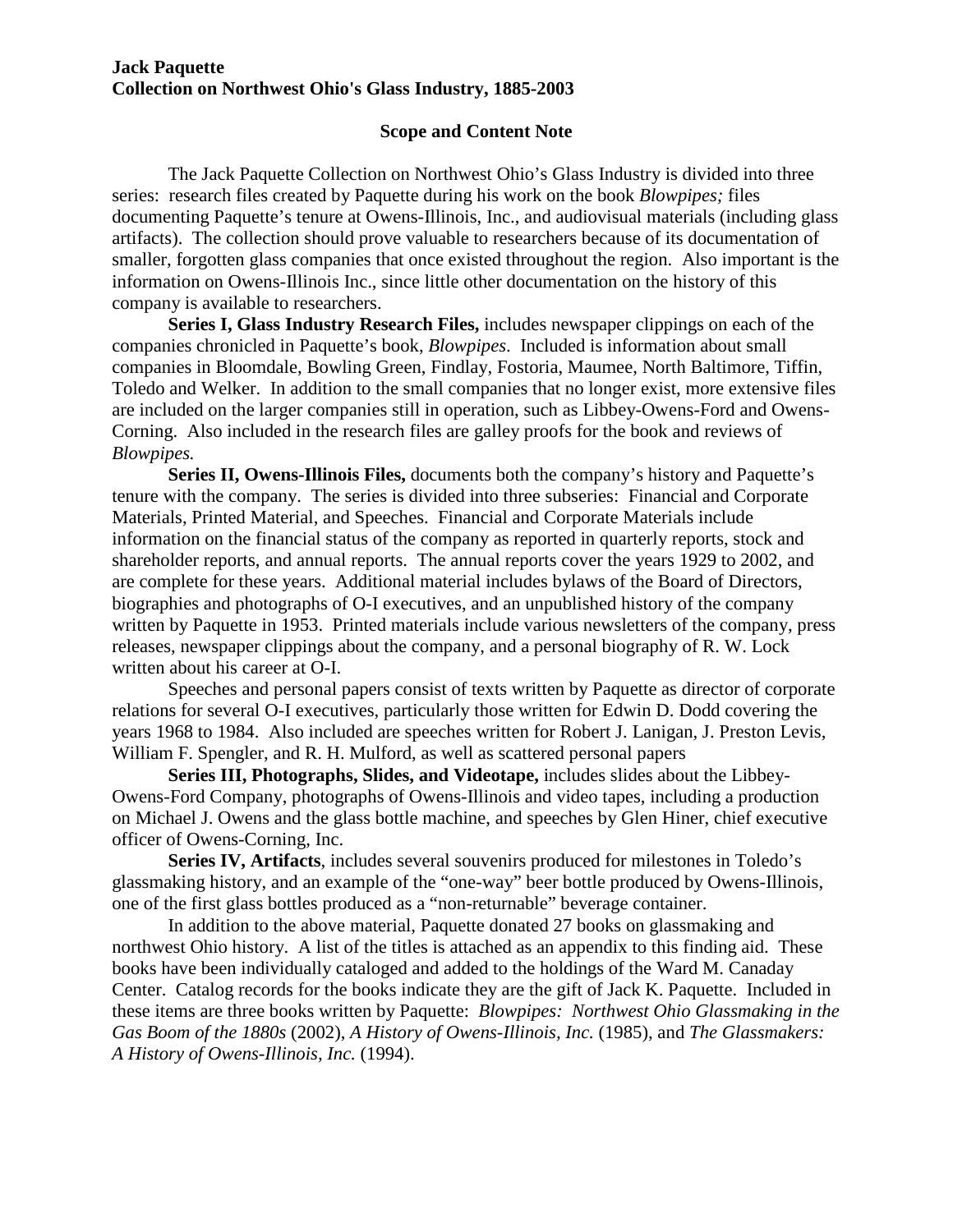# **Series Descriptions**

| S1             | <b>Glass Industry Research Files</b>                                                                                                                                                                                                                                                                                                                                                                              |
|----------------|-------------------------------------------------------------------------------------------------------------------------------------------------------------------------------------------------------------------------------------------------------------------------------------------------------------------------------------------------------------------------------------------------------------------|
|                | Contains files created by Paquette while doing research for his book <i>Blowpipes</i> and files of<br>more current information on large glass companies located in Toledo. Files are arranged<br>alphabetically by location, then by subject. Includes information on little-known small<br>glass companies and large Toledo glass corporations. Also includes galley proofs and<br>reviews of <i>Blowpipes</i> . |
|                |                                                                                                                                                                                                                                                                                                                                                                                                                   |
| S <sub>2</sub> | <b>Owens-Illinois Files</b>                                                                                                                                                                                                                                                                                                                                                                                       |
|                | Consists of three sub-series: A. Financial and Corporate Material; B. Printed Materials;<br>and C. Speeches. Series documents both the history of Owens-Illinois as well as<br>Paquette's work as director of corporate relations for the company. The series is arranged<br>alphabetically by subject.                                                                                                           |
|                |                                                                                                                                                                                                                                                                                                                                                                                                                   |
| S3             | Photographs, Slides, and Videotape                                                                                                                                                                                                                                                                                                                                                                                |
|                | The series is arranged first by format and then alphabetical by subject. It contains slides of<br>Libbey-Owens-Ford, photographs of Owens-Illinois and other glass making production<br>and products. Video tapes are on the subject of Owens-Corning and its chief executive<br>officer, Glen Hiner. Artifacts are examples of Toledo-made glass and souvenirs of Toledo<br>glass company milestones.            |
|                |                                                                                                                                                                                                                                                                                                                                                                                                                   |
| <b>S4</b>      | <b>Artifacts</b>                                                                                                                                                                                                                                                                                                                                                                                                  |
|                | This series contains examples of some Toledo-made glass and souvenirs of Toledo glass<br>company milestones.                                                                                                                                                                                                                                                                                                      |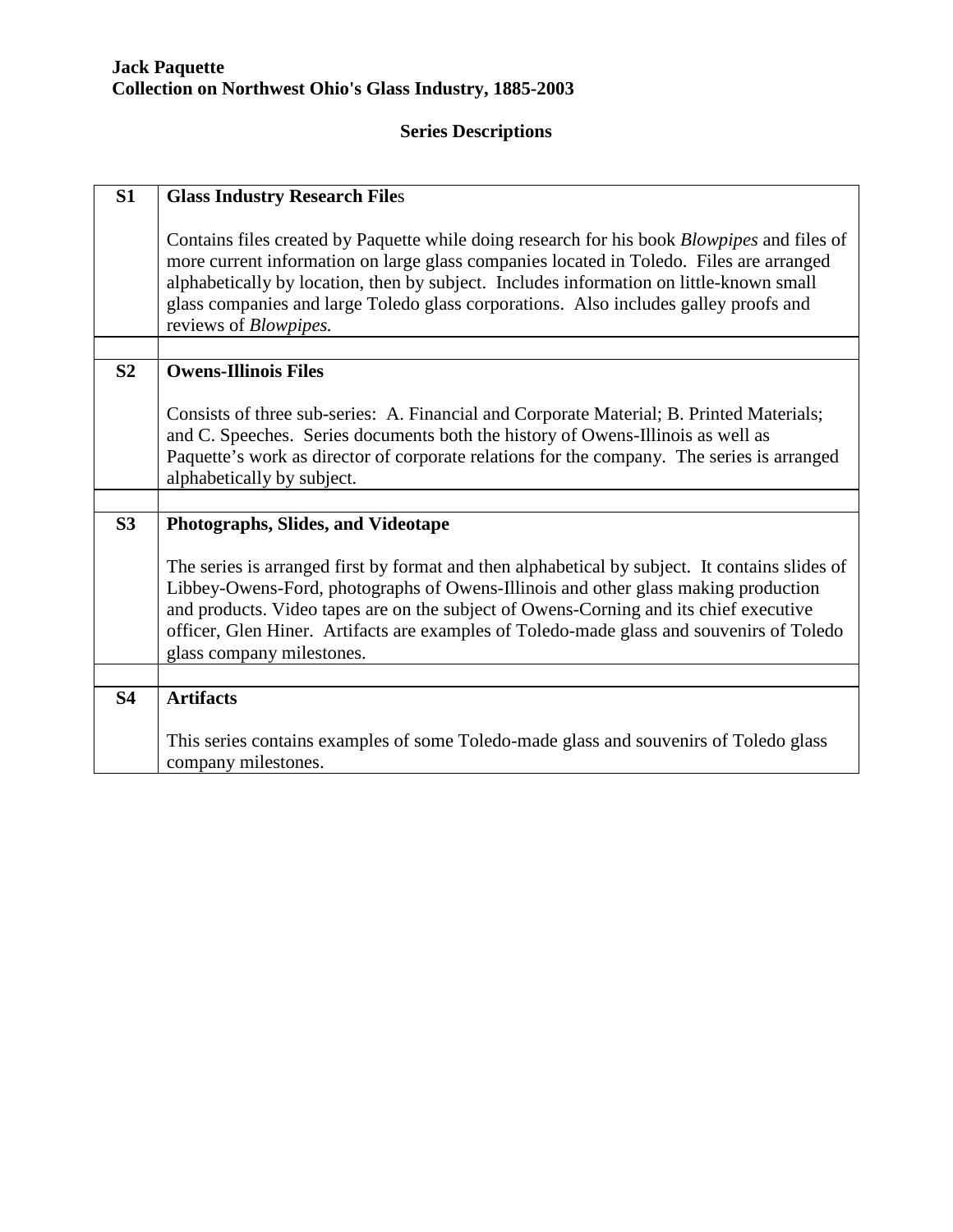# **Inventory**

| <b>Box</b>   | Folder         | <b>Arrangement</b>                                 |
|--------------|----------------|----------------------------------------------------|
|              |                |                                                    |
|              |                | <b>SERIES 1. GLASS INDUSTRY RESEARCH FILES</b>     |
|              |                |                                                    |
| 1            | $\mathbf{1}$   | American Flint Glass Workers Union                 |
| 1            | 62             | <b>Berney Bond Glass Company</b>                   |
| 1            | $\overline{2}$ | <b>Bloomdale Pressed Glass Company</b>             |
| 1            | 3              | <b>Blowpipes-Galley Proofs</b>                     |
| $\mathbf{1}$ | $\overline{4}$ | Blowpipes-Reviews, 2002-2003                       |
| 1            | 5              | Bowling Green Canastota Window Glass Company       |
| $\mathbf{1}$ | 6              | Bowling Green Crystal City Glass Company           |
| 1            | 7              | <b>Bowling Green Flint Glass Company</b>           |
| $\mathbf{1}$ | 8              | <b>Bowling Green Glass Factories—General</b>       |
| 1            | 9              | Bowling Green Lythgoe #1 and #2—B.G. Glass Company |
| 1            | 10             | <b>Bowling Green Novelty Glass Company</b>         |
| $\mathbf{1}$ | 11             | <b>Bowling Green Safe Glass Company</b>            |
| $\mathbf{1}$ | 12             | <b>Brief History of American Bottles</b>           |
| $\mathbf{1}$ | 13             | Child Labor in the Glass Industry                  |
| $\mathbf{1}$ | 63             | <b>Edward Ford Glass Company</b>                   |
| $\mathbf{1}$ | 14             | <b>Findlay Bellaire Goblet Company</b>             |
| $\mathbf{1}$ | 15             | <b>Findlay Bottle Company</b>                      |
| 1            | 16             | Findlay-Buckeye Window Glass Company               |
| $\mathbf{1}$ | 17             | Findlay Business and Industrial Historical Outline |
| $\mathbf{1}$ | 18             | Findlay Business and Industrial Historical Outline |
| 1            | 19             | Findlay Business and Industrial Historical Outline |
| 1            | 20             | Findlay—Columbia Glass Company                     |
| 1            | 21             | Findlay—Dalzell, Gilmore & Leighton                |
| 1            | 22             | Findlay Flint Glass Company                        |
| $\mathbf{1}$ | 23             | Findlay—General Information about Gas Boom         |
| $\mathbf{1}$ | 24             | Findlay-Glass Factories, General                   |
| $\mathbf{1}$ | 25             | <b>Findlay Glass Company</b>                       |
| $\mathbf{I}$ | 26             | Findlay Globe & Chimney Company                    |
| $\mathbf{1}$ | 27             | Findlay Globe Window Glass Company                 |
| $\mathbf{1}$ | 28             | Findlay-Hancock Bottle Company                     |
| $\mathbf{1}$ | 29             | Findlay—Hirsch-Ely Window Glass                    |
| $\mathbf{1}$ | 30             | Findlay-Lippincott Glass Company                   |
| $\mathbf{1}$ | 31             | Findlay-Model Flint Glass Company                  |
| $\mathbf{1}$ | 32             | Findlay—Richardson Glass Company                   |
| $\mathbf{1}$ | 33             | Findlay-Ohio Window Glass Company                  |
| 1            | 34             | Findlay—West Park Window Glass Company             |
| $\mathbf{1}$ | 35             | Findlay Window Glass Co.                           |
| $\mathbf{1}$ | 36             | Fostoria-Boom, General Information                 |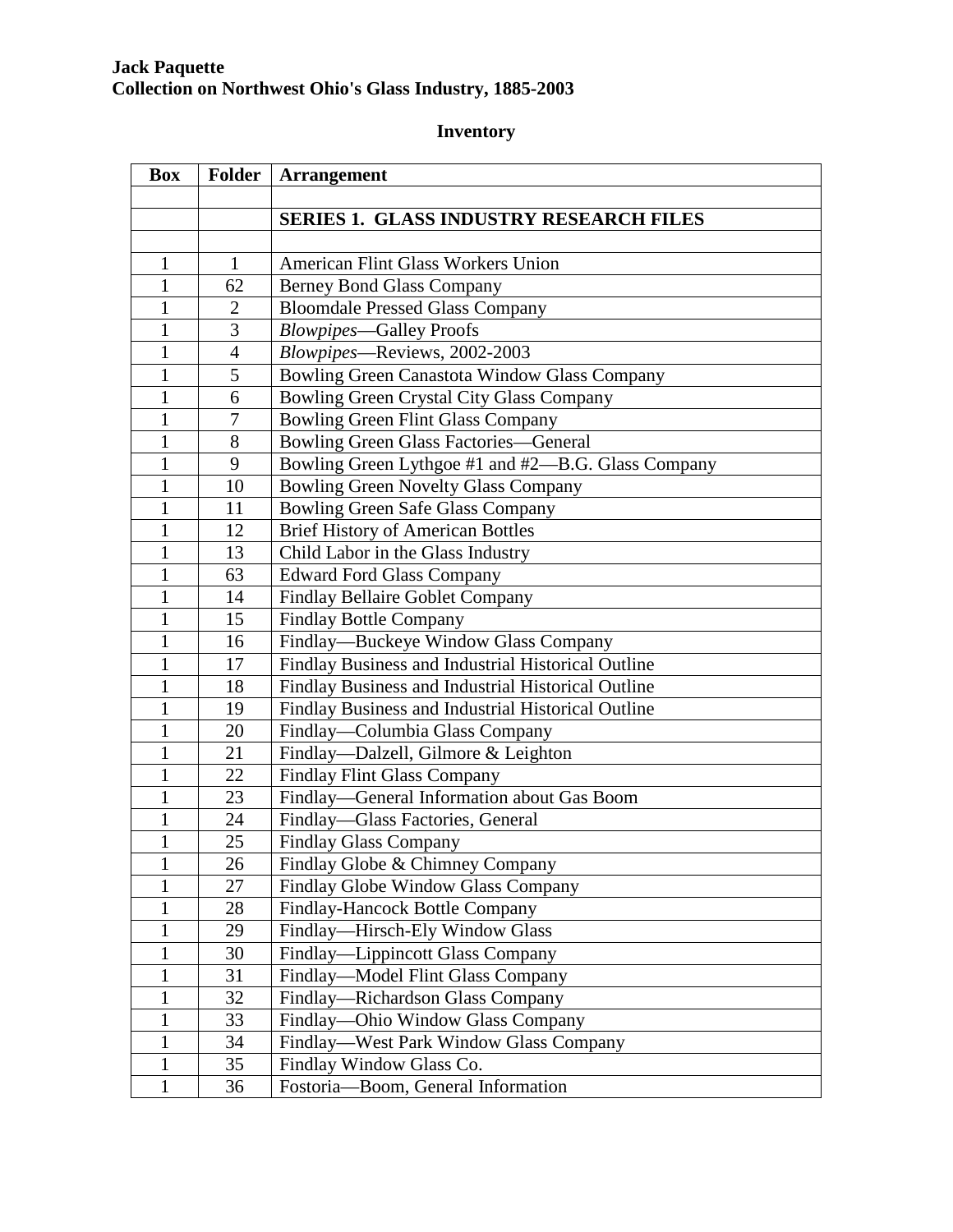| $\mathbf{1}$   | 37             | Fostoria-Bulb and Bottle Co.                                       |
|----------------|----------------|--------------------------------------------------------------------|
| $\mathbf{1}$   | 38             | Fostoria-Butler Art Glass Company                                  |
| $\mathbf{1}$   | 39             | Fostoria—Calcine Glass Company, Calcine Window Glass Co.           |
| $\mathbf{1}$   | 40             | Fostoria-Crocker Glass Company                                     |
| $\mathbf{1}$   | 41             | Fostoria-Fostoria Glass Company                                    |
| 12             | 9              | Fostoria - Fostoria Glass Company, Victoria Views newsletter, June |
|                |                | 2005-Sept 2006                                                     |
| $\mathbf{1}$   | 42             | Fostoria-Glass Companies, General Information                      |
| 1              | 43             | Fostoria Glass Specialty Company                                   |
| 1              | 44             | Fostoria Incandescent Lamp Co.                                     |
| 1              | 45             | Fostoria Shade and Consolidated Lamp & Shade                       |
| 1              | 46             | Fostoria-Kammerer Glass Company                                    |
| $\mathbf{1}$   | 47             | Fostoria-Mambourg Glass Company                                    |
| 1              | 48             | Fostoria-Mosaic Glass Company                                      |
| $\mathbf{1}$   | 49             | Fostoria-Nickel Plate Glass Company                                |
| 1              | 50             | Fostoria-Novelty Glass Company                                     |
| $\mathbf{1}$   | 51             | Fostoria-Seneca Glass Company                                      |
| $\mathbf{1}$   | 52             | Glass History-Miscellaneous                                        |
| $\mathbf{1}$   | 53             | Glass Making, General                                              |
| 1              | 54             | Indiana Glass Factories-Notes                                      |
| 1              | 55             | Maumee—Case & Merry, Crown Window Glass Company                    |
| $\mathbf{1}$   | 56             | Maumee-Gas Boom, General                                           |
| $\mathbf{1}$   | 57             | Maumee Glass Company                                               |
| 1              | 58             | North Baltimore Bottle Glass Company                               |
| $\mathbf{1}$   | 59             | North Baltimore-Enterprise Window Glass Company                    |
| 1              | 60             | North Baltimore-General, Gas and Glass Boom                        |
| 1              | 61             | North Baltimore—Zihlmann Glass Company                             |
| 1              | 64             | Pearl Glass Company (Clarion Plant, O-I, Inc.)                     |
| $\overline{2}$ | 1              | Tiffin-Beatty/U.S. Glass/Tiffin Glass                              |
| $\overline{2}$ | $\overline{2}$ | Tiffin-Belgian Glass Company                                       |
| $\overline{2}$ | $\overline{3}$ | Tiffin—Bellaire Lantern Globe Company                              |
| $\overline{c}$ | $\overline{4}$ | Tiffin—Cooperative Glass Company                                   |
| $\overline{2}$ | $\overline{5}$ | Tiffin—General Information                                         |
| $\overline{2}$ | 6              | Tiffin—Sneath Glass Company                                        |
| $\overline{2}$ | 7              | Tiffin Glass Company-Original Tiffin Glass Company                 |
| 12             | $\overline{2}$ | Tiffin Glass Company - Plant demolition                            |
| $\overline{2}$ | 8              | <b>Timeline Article on Boomtowns</b>                               |
| $\overline{2}$ | 9              | Toledo-American Lamp Chimney                                       |
| $\overline{2}$ | 10             | Toledo-Edward Ford Plate Glass Co.                                 |
| $\overline{2}$ | 11             | Toledo—Gas Boom/Pipelines                                          |
| $\mathbf{2}$   | 12             | Toledo-Glass Boom                                                  |
| $\overline{2}$ | 13             | Toledo-Glassboro Novelty Glass Co.                                 |
| $\overline{2}$ | 14             | Toledo-Glass, General                                              |
| $\mathbf{2}$   | 15             | Toledo—Glass Industry in Toledo                                    |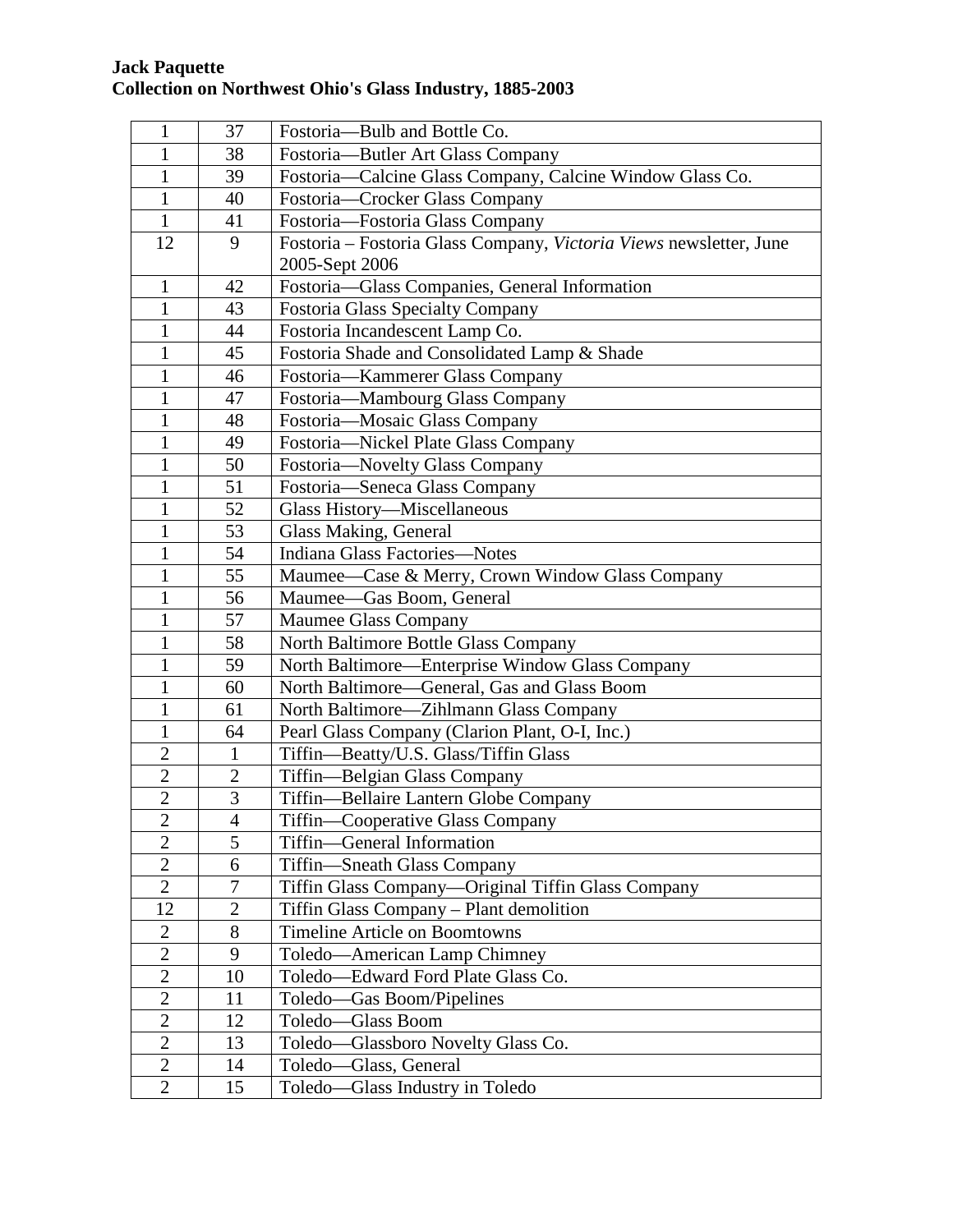| $\overline{2}$ | 16             | Toledo-Illinois Glass Co.                                        |
|----------------|----------------|------------------------------------------------------------------|
| $\overline{2}$ | 17             | Toledo-Libbey Glass Annual Reports, 1994-1999                    |
| $\overline{2}$ | 18             | Toledo—Libbey, Biography of Edward Drummond Libbey, 1948         |
| $\overline{2}$ | 19             | Toledo-Libbey Glass Brochure, 1997                               |
| $\overline{2}$ | 20             | Toledo—Libbey Glass Financial Reports, 1993                      |
| $\overline{2}$ | 21             | Toledo-Libbey Glass Historical Material, 1886-1952               |
| $\overline{2}$ | 22             | Toledo—Libbey Glass History, George Meeker, 1968                 |
| $\overline{2}$ | 23             | Toledo—Libbey Glass Magazine Clippings                           |
| 12             | 7              | Toledo - Libbey Glass News Clippings and ephemera, Libbey Glass, |
|                |                | 1895, 2005-2006                                                  |
| $\overline{2}$ | 24             | Toledo-Libbey Glass Newspaper Clippings, 1970s-1980s             |
| $\overline{2}$ | 25             | Toledo—Libbey Glass Newspaper Clippings, 1990s                   |
| $\overline{2}$ | 26             | Toledo-Libbey Glass Newspaper Clippings, 2000-2003               |
| $\overline{2}$ | 27             | Toledo-Libbey Management News                                    |
| $\overline{2}$ | 28             | Toledo-Libbey Glass Prospectus, May 1993                         |
| $\overline{2}$ | 29             | Toledo-Sydenham Glass Co.                                        |
| $\overline{2}$ | 30             | Toledo-Libbey Inc. Tabletop Gazette, 2000                        |
| $\overline{2}$ | 31             | Toledo-Libbey-Toledo Museum of Art                               |
| $\overline{2}$ | 32             | Toledo-Libbey Inc., toledoblade.com                              |
| $\mathbf{2}$   | 33             | Toledo-Libbey-Owens-Ford, 1970                                   |
| $\mathbf{2}$   | 34             | Toledo-Libbey-Owens-Ford, 1976                                   |
| $\overline{2}$ | 35             | Toledo-Libbey-Owens-Ford Audiovisual Training Kit, 1978          |
| $\overline{2}$ | 36             | Toledo-Libbey-Owens-Ford Brochure                                |
| $\overline{2}$ | 37             | Toledo-Libbey-Owens-Ford Magazine Clippings, 1974-2000           |
| $\overline{2}$ | 38             | Toledo-Libbey-Owens-Ford Newspaper Clippings, 1987-2005          |
|                |                | Toledo-Libbey-Owens-Ford Pilkington, 1910, 2005-2006             |
| $\overline{2}$ | 39             | Toledo-Libbey-Owens-Ford Pilkington, 1995-2003                   |
| $\overline{2}$ | 40             | Toledo-Libbey-Owens-Ford Sheet Glass Co.                         |
| $\overline{2}$ | 41             | Toledo-Owens Bottle Machine Co.                                  |
| 12             | 10             | Toledo—Owens Bottle Machine Co., Patent figures and diagrams,    |
|                |                | photocopies, Bottle-making machines, 1899-1904                   |
| $\overline{2}$ | 42             | Toledo-Owens Corning Magazine Clippings, 1950s-2000              |
| $\overline{2}$ | 43             | Toledo—Owens Corning Newspaper Clippings, 1970s-1990s            |
| $\mathbf{2}$   | 44             | Toledo-Owens Corning Newspaper Clippings, 2000-2003              |
| 12             | 3              | Toledo - Owens Corning Newspaper Clippings, 2005-2006, Folder 1  |
| 12             | $\overline{4}$ | Toledo - Owens Corning Newspaper Clippings, 2005-2006, Folder 2  |
| $\mathbf{2}$   | 45             | Toledo-Owens Corning toledoblade.com, 2003                       |
| $\overline{2}$ | 46             | Toledo-Owens, Michael Biography                                  |
| $\overline{2}$ | 47             | Toledo-Small Glass Companies                                     |
| $\overline{2}$ | 48             | Toledo-Toledo Glass Company                                      |
| $\mathbf{2}$   | 49             | Toledo-Window Glass Company                                      |
| $\overline{2}$ | 50             | <b>Welker Glass Company</b>                                      |
|                |                |                                                                  |
|                |                | <b>SERIES II. OWENS-ILLINOIS FILES</b>                           |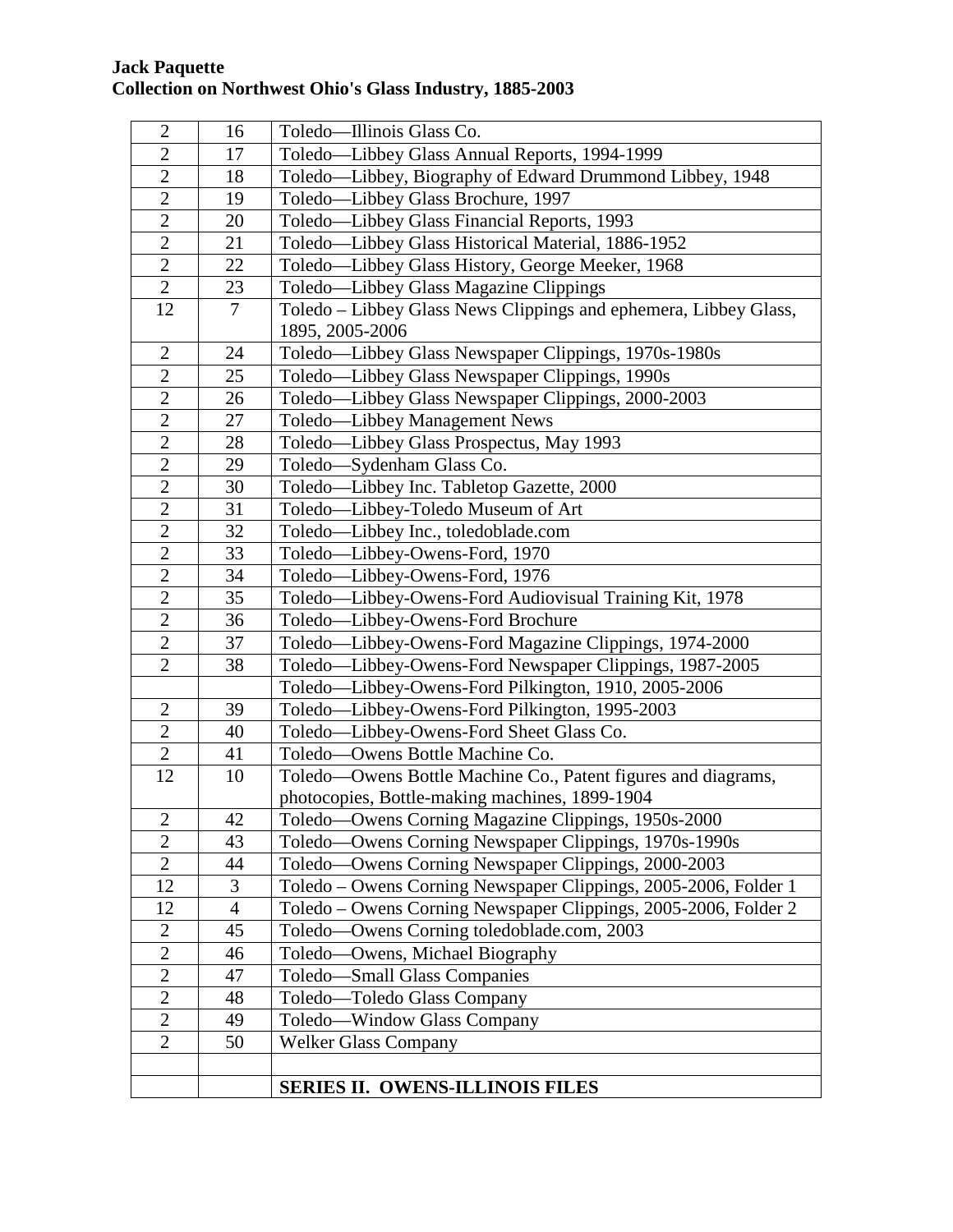|                |                | <b>Subseries A. Financial and Corporate Materials</b>            |
|----------------|----------------|------------------------------------------------------------------|
| 3              | $\mathbf{1}$   | <b>Advertising Department, 1953</b>                              |
| $\overline{4}$ | $\mathbf{1}$   | Annual Report, 1929                                              |
| $\overline{4}$ | $\overline{2}$ | Annual Reports, 1930-1934                                        |
| $\overline{4}$ | 3              | Annual Reports, 1935-1939                                        |
| $\overline{4}$ | $\overline{4}$ | Annual Reports, 1940-1944                                        |
| $\overline{4}$ | 5              | Annual Reports, 1945-1949                                        |
| $\overline{4}$ | 6              | Annual Reports, 1950-1954                                        |
| $\overline{4}$ | 7              | Annual Reports, 1955-1959                                        |
| $\overline{4}$ | 8              | Annual Reports, 1960-1964                                        |
| $\overline{4}$ | 9              | Annual Reports, 1965-1969                                        |
| $\overline{4}$ | 10             | Annual Reports, 1970-1974                                        |
| $\overline{4}$ | 11             | Annual Reports, 1975-1979                                        |
| $\overline{4}$ | 12             | Annual Reports, 1980-1982                                        |
| $\overline{4}$ | 13             | Annual Reports, 1983-1984                                        |
| $\overline{4}$ | 14             | Annual Reports, 1985-1989                                        |
| $\overline{4}$ | 15             | Annual Reports, 1986-1990                                        |
| $\overline{4}$ | 16             | Annual Reports, 1991-1994                                        |
| $\overline{4}$ | 17             | Annual Report, 1995                                              |
| $\overline{4}$ | 18             | Annual Report, 1996                                              |
| $\overline{4}$ | 19             | Annual Report, 1997                                              |
| 4              | 20             | Annual Report, 1998                                              |
| $\overline{4}$ | 21             | Annual Report, 1999                                              |
| $\overline{4}$ | 22             | Annual Report, 2000                                              |
| $\overline{4}$ | 23             | Annual Report, 2001                                              |
| $\overline{4}$ | 24             | Annual Report, 2002                                              |
| $\overline{4}$ | 30             | Annual Report, 2003                                              |
| $\overline{4}$ | 31             | Annual Report, 2004                                              |
| $\overline{3}$ | 10             | Annual Reports-Section 13 or 15(d) of Securities Exchange Act of |
|                |                | 1934-1987-1991                                                   |
| $8\,$          | 27             | Anti-trust suit, Hartford-Empire Co. v. U.S., 1945               |
| 3              | 5              | Code of Bylaws of the Board of Directors                         |
| 3              | 6              | Code of Regulations, 1983                                        |
| 3              | 8              | Corporate Directory, 1980-1981                                   |
| 3              | 9              | Corporate Relations, 1965-2003                                   |
| 3              | 11             | "Dear Onizer"                                                    |
| 8              | 28             | Documentary script, PBS, 2003                                    |
| $8\,$          | 29             | Duraglas Catalog of Dairy Containers (1960)                      |
| 3              | 3              | <b>Executive Biographies and Photos</b>                          |
| 3              | 12             | Family of Measures Performance Ratios, 1980                      |
| 3              | 13             | Financial Statement, 1991-1992                                   |
| 3              | 14             | Financial Reports-External                                       |
| 8              | 30             | Golden Emblem Club (2005)                                        |
|                |                |                                                                  |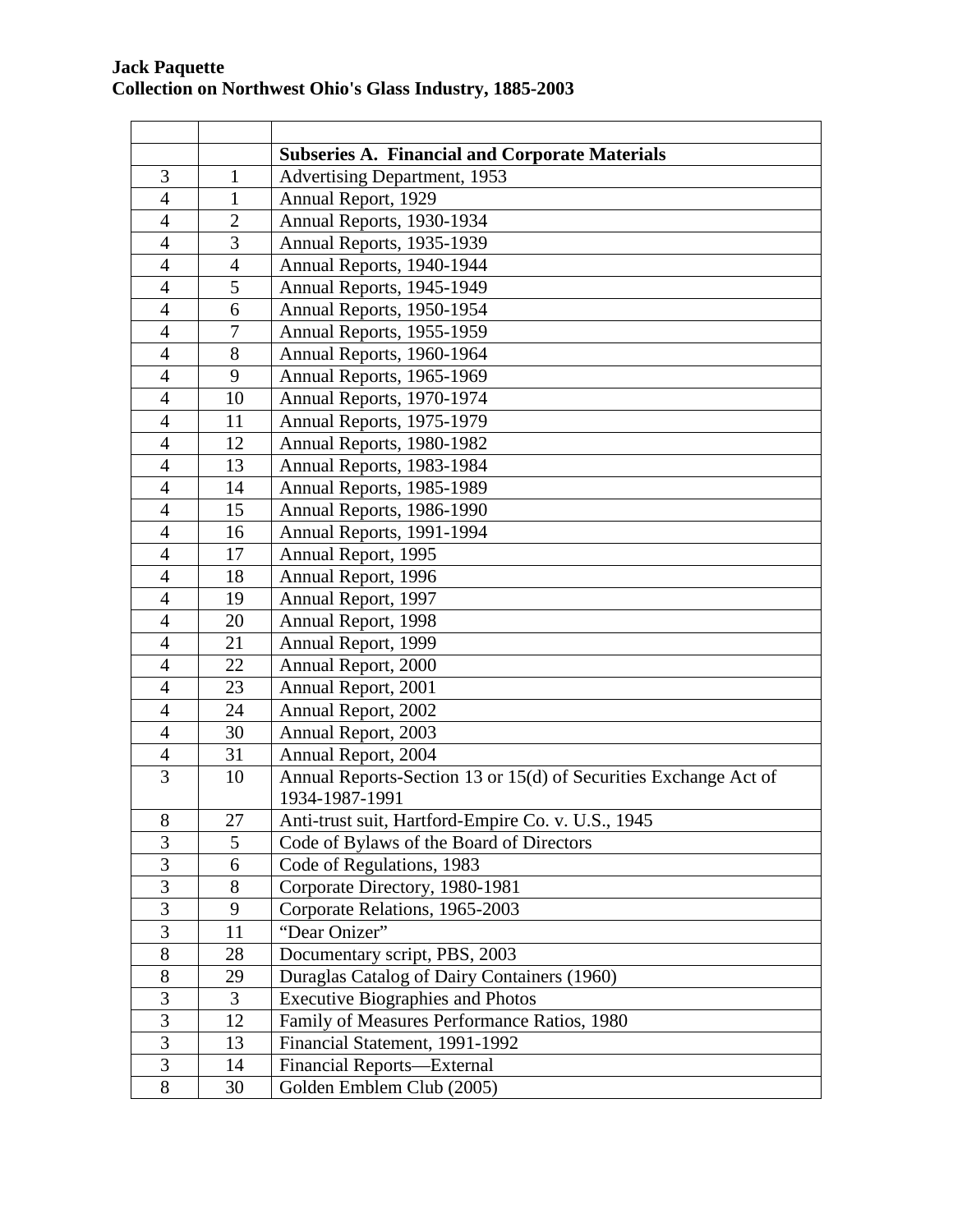| 3              | 15             | Harvard Case Study Revised-October, 1969                     |
|----------------|----------------|--------------------------------------------------------------|
| 3              | 17             | International Update, 1982.                                  |
| 8              | 22             | Libbey Glass, Advertisements                                 |
| 8              | 33             | Miscellaneous Correspondence                                 |
| 3              | 18             | Notice of Annual Meeting, 1958-1961.                         |
| 3              | 19             | Notice of Annual Meeting, 1970-1979.                         |
| 3              | 20             | Notice of Annual Meeting, 1980s.                             |
| 3              | 21             | Notice of Annual Meeting, 1990s.                             |
| 3              | 22             | Notice of Annual Meeting, 2000-2003.                         |
| 3              | 23             | Obituaries.                                                  |
| 3              | 24             | Organizational Charts.                                       |
| 3              | $\overline{4}$ | Owens-Illinois-Builds in Toledo, 1970-1993                   |
| $\overline{3}$ | 16             | Owens-Illinois History, by Jack Paquette, 1953, unpublished. |
| $\overline{3}$ | 26             | Personnel                                                    |
| $\overline{3}$ | 25             | PPD Division.                                                |
| $\overline{3}$ | 27             | Prospectus, 1981-1991, Merrill-Lynch.                        |
| 3              | 28             | Prospectus, 1992, Merrill Lynch.                             |
| 3              | 29             | Proxy Statements-1970s.                                      |
| $\overline{3}$ | 30             | Proxy Statements-1980s.                                      |
| 3              | 31             | <b>Public Affairs Manual</b>                                 |
| 3              | 32             | Quarterly Reports, 1973-1979.                                |
| 3              | 33             | Quarterly Reports, 1980-1989.                                |
| 3              | 34             | Quarterly Reports, 1990-2002.                                |
| 3              | 38             | Reorganization, 1972.                                        |
| 3              | 39             | <b>Salary Benefits Material</b>                              |
| 8              | 37             | SEC Filings Re: KKR Sale of Stock Shares (2003)              |
| 3              | 35             | SEC Quarterly Reports, 1988-1992.                            |
| 3              | 36             | SEC-Quarterly Reports, 1994-1999.                            |
| $\overline{3}$ | 37             | SEC Quarterly Reports, 1994-1999.                            |
| $\overline{3}$ | 40             | <b>Stock and Shareholder Material</b>                        |
| 3              | 41             | <b>Stock and Shareholder Material</b>                        |
| 3              | 7              | Summary of Corporate Acquisitions & Dispositions, 1929-1956. |
|                |                |                                                              |
|                |                | <b>Subseries B. Printed Materials</b>                        |
| $\overline{4}$ | 25             | The Altonian                                                 |
| 12             | $\mathbf{1}$   | Company Christmas Letters, 1956 and 1963                     |
| $\overline{4}$ | 26             | Comparative Statistics Reports, 1929-1985                    |
| $\overline{4}$ | 27             | Dedication of Raymon Mulford Library, MCO                    |
| 8              | 31             | HQ/News (July 22, 1991)                                      |
| $\overline{4}$ | 29             | "Inside Owens-Illinois," 1976-1979                           |
| 5              | $\mathbf{1}$   | Insight, 1984                                                |
| 5              | $\overline{2}$ | Insight, 1990-1992                                           |
| $\overline{5}$ | 3              | Insight, 1993-1996                                           |
| $\overline{5}$ | $\overline{4}$ | Insight, 1997-1999                                           |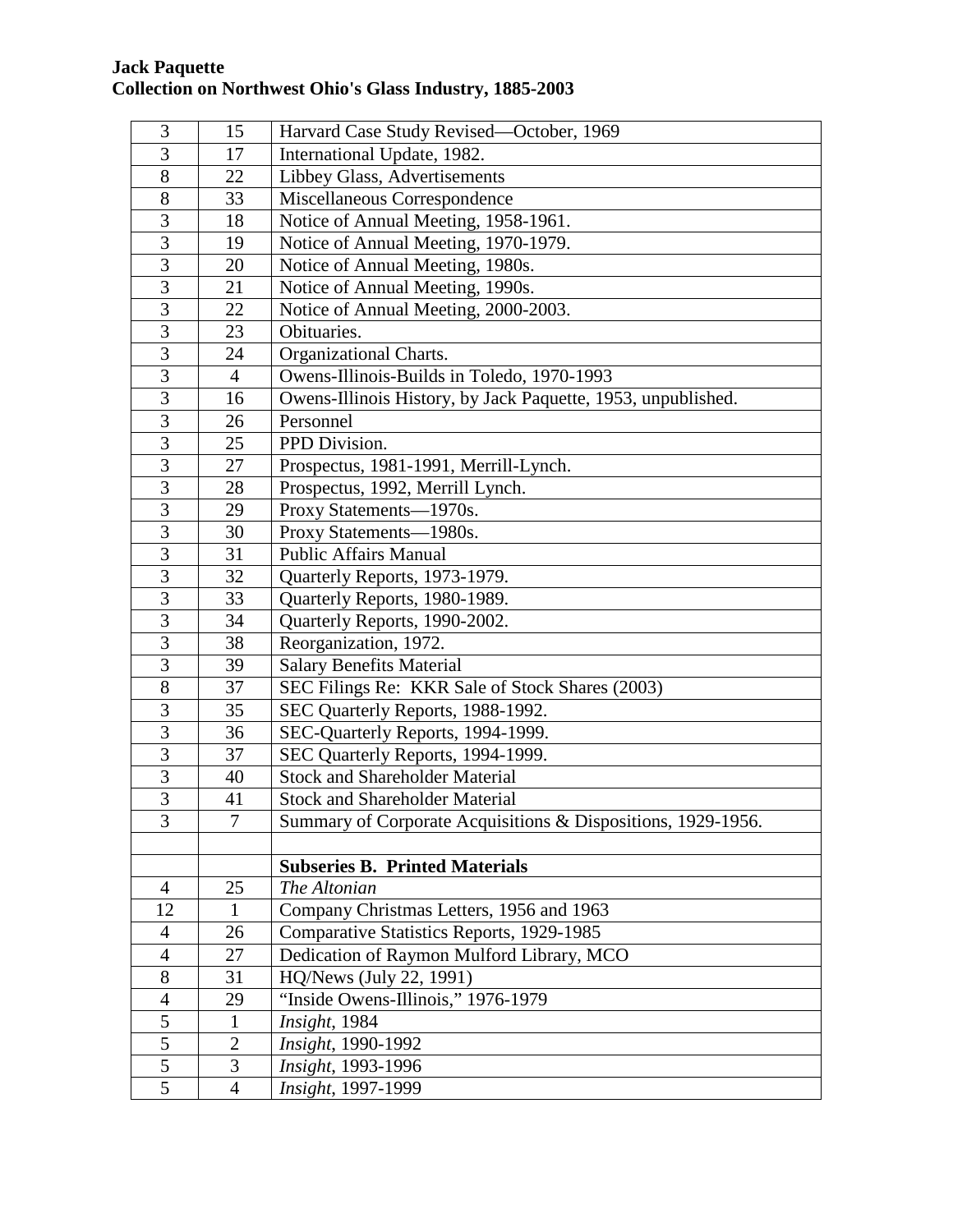| 5              | 5      | Insight, 2001-2003                                              |
|----------------|--------|-----------------------------------------------------------------|
| 5              | 6      | Kimble Assurance, 1954                                          |
| $\overline{4}$ | 28     | "Leveraged Buyout-Owens-Illinois," Hardy, W.T., master's thesis |
| 8              | 39     | Newspaper articles, Toledoblade.com, 2003, Libbey-Owens-Ford    |
| $\mathbf{9}$   | 13     | Newspaper clippings (1912-1941)                                 |
| $\overline{5}$ | 37     | Newspaper clippings, 1960s                                      |
| $\overline{5}$ | 39     | Newspaper clippings, 1970s                                      |
| $\overline{5}$ | 40     | Newspaper clippings, 1980-1985                                  |
| $\overline{5}$ | 41     | Newspaper clippings, 1986-1987                                  |
| $\overline{5}$ | 42     | Newspaper clippings, 1988-1989                                  |
| $\overline{5}$ | 43     | Newspaper clippings, 1990-1994                                  |
| 12             | 5      | Newspaper clippings, 1992-2006, Folder 1                        |
| 12             | 6      | Newspaper clippings, 1992-2006, Folder 2                        |
| 12             | $\tau$ | Newspaper clippings, 1992-2006, Folder 3                        |
| 5              | 44     | Newspaper clippings, 1995-1999                                  |
| 5              | 45     | Newspaper clippings, 2000-2003                                  |
| 9              | 14     | Newspaper clippings (2004)                                      |
| 9              | 15     | Newspaper clippings (2005)                                      |
| 8              | 24     | Newspaper clippings, East Toledo, 1936-1951                     |
| 8              | 40     | Newspaper clippings, Owens-Corning, 2004-2005                   |
| 8              | 34     | Newspaper clippings, O-I publicity, 1912-1941                   |
| 8              | 35     | Newspaper clippings, O-I publicity, 2004                        |
| 8              | 36     | Newspaper clippings, O-I publicity, 2005                        |
| $8\,$          | 41     | Newspaper clippings, Pilkington PLC, 2004-05                    |
| $8\,$          | 32     | Owens-Illinois Lib-Bits, 1963                                   |
| 5              | 8      | Owens-Illinois Management News, 1982                            |
| 5              | 9      | Owens-Illinois Management News, 1983                            |
| $\overline{5}$ | 10     | Owens-Illinois Management News, 1984                            |
| 5              | 11     | Owens-Illinois Management News, 1985                            |
| 5              | 12     | Owens-Illinois Management News, 1986                            |
| 5              | 13     | Owens-Illinois Management News, 1987                            |
| 5              | 14     | Owens- Illinois Management News, 1988                           |
| 5              | 15     | Owens-Illinois Management News, 1989                            |
| 5              | 16     | Owens-Illinois Management News, 1990                            |
| 5              | 17     | Owens-Illinois Management News, 1991                            |
| $\sqrt{5}$     | 18     | Owens- Illinois Management News, 1992                           |
| $\overline{5}$ | 19     | Owens- Illinois Management News, 1993                           |
| $\overline{5}$ | 20     | Owens-Illinois Management News, 1994                            |
| 5              | 21     | Owens-Illinois Management News, 1995-1996                       |
| $\mathfrak{S}$ | 22     | Owens-Illinois News, 1951 and 1955                              |
| 5              | 23     | Owens-Illinois Outlook, 1962-1976                               |
| 5              | 24     | Owens-Illinois Outlook, 1978                                    |
| 5              | 25     | Owens-Illinois Outlook, 1984                                    |
| 5              | 26     | Owens-Illinois Outlook, 1985                                    |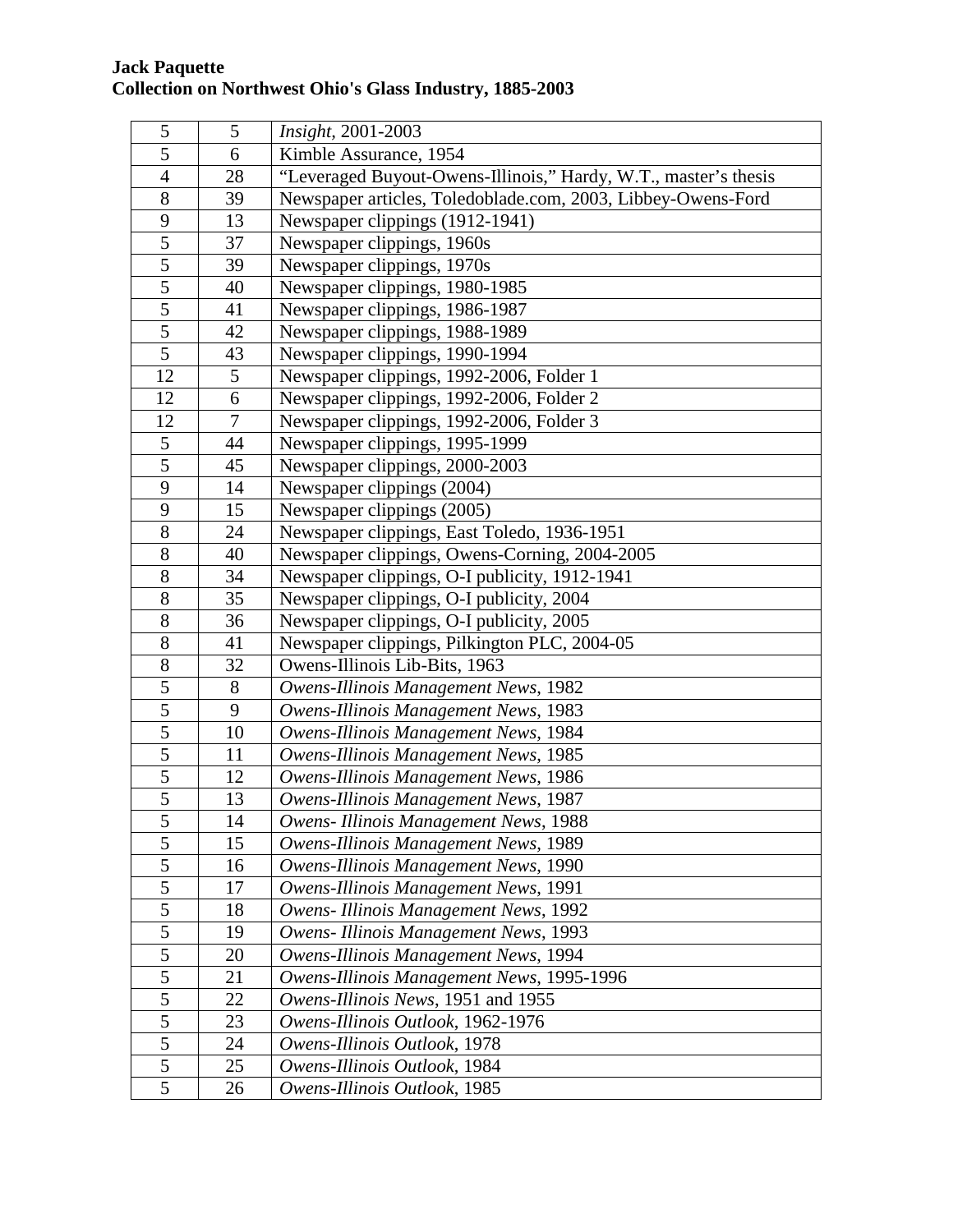| 5              | 27             | Owens-Illinois Outlook, 1986                                     |
|----------------|----------------|------------------------------------------------------------------|
| 5              | 28             | Owens-Illinois Outlook, 1987-1989                                |
| 5              | 38             | Owens-Illinois Public Relations Magazine—1972-2002 Clippings     |
| 5              | 29             | "Plant Three Fairmont" (booklet)                                 |
| $\overline{5}$ | 30             | Press Releases, 1960s                                            |
| $\overline{5}$ | 31             | Press Releases, 1980s                                            |
| $\overline{5}$ | 32             | Press Releases, 1990s                                            |
| $\overline{5}$ | 33             | Promotional Literature, 1950s-1960s                              |
| $\overline{5}$ | 34             | Promotional Literature, 1960-1970                                |
| $\overline{5}$ | 35             | Publications, 1970s                                              |
| $\overline{5}$ | 36             | Publications, 1980s                                              |
| 5              | 7              | "Reflections on Owens-Illinois and My Career," Lock, R.W., 1962- |
|                |                | 1988.                                                            |
| 5              | 46             | toledoblade.com stories                                          |
| $\overline{5}$ | 47             | Who's Who in Owens-Illinois Glass Container Division,            |
|                |                | 1955, 1962, 1966                                                 |
|                |                |                                                                  |
|                |                | Subseries C. Speeches and personal papers                        |
| $8\,$          | 23             | Andrews, papers and photographs                                  |
| 5              | 48             | Dodd, Edwin D., 1952                                             |
| 5              | 49             | Dodd, Edwin D., Speeches, January-July, 1968                     |
| 5              | 50             | Dodd, Edwin D., Speeches, August-December, 1968                  |
| 5              | 51             | Dodd, Edwin D., Speeches, January-March, 1969                    |
| 6              | $\mathbf{1}$   | Dodd, Edwin D., Speeches, April-May, 1969                        |
| 6              | $\overline{2}$ | Dodd, Edwin D., Speeches, June-August, 1969                      |
| 6              | $\overline{3}$ | Dodd, Edwin D., Speeches, September-October, 1969                |
| 6              | $\overline{4}$ | Dodd, Edwin D., Speeches, November-December, 1969                |
| 6              | 5              | Dodd, Edwin D., Speeches, January, July, 1970                    |
| 6              | 6              | Dodd, Edwin D., Speeches, August-December, 1970                  |
| 6              | 7              | Dodd, Edwin D., Speeches, January-July, 1971                     |
| 6              | 8              | Dodd, Edwin D., Speeches, August-December, 1971                  |
| 6              | 9              | Dodd, Edwin D., Speeches, January-July, 1972                     |
| 6              | 10             | Dodd, Edwin D., Speeches, August-December, 1972                  |
| 6              | 11             | Dodd, Edwin D., Speeches, January-July, 1973                     |
| 6              | 12             | Dodd, Edwin D., Speeches, August-December, 1973                  |
| 6              | 13             | Dodd, Edwin D., Speeches, January-July, 1974                     |
| 6              | 14             | Dodd, Edwin D., Speeches, August-December, 1974                  |
| 6              | 15             | Dodd, Edwin D., Speeches, January-July 1975                      |
| 6              | 16             | Dodd, Edwin D., Speeches, August-December, 1975                  |
| 6              | 17             | Dodd, Edwin D., Speeches, January-July, 1976                     |
| 6              | 18             | Dodd, Edwin D., Speeches, August-December, 1976                  |
| 6              | 19             | Dodd, Edwin D., Speeches, January-July, 1977                     |
| 6              | 20             | Dodd, Edwin D., Speeches, August-December, 1977                  |
| 6              | 21             | Dodd, Edwin D., Speeches, January-July, 1978                     |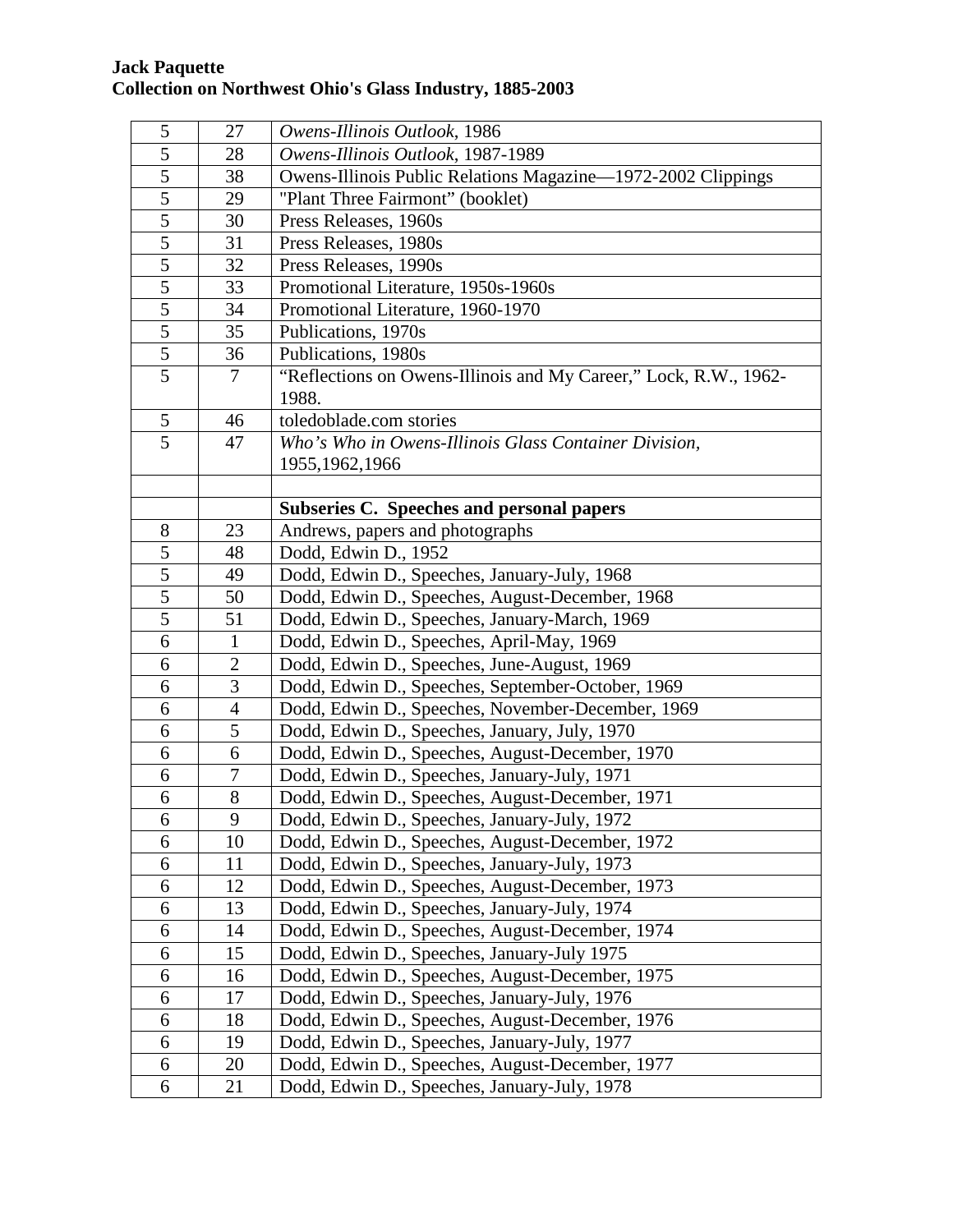| $\tau$           | 1              | Dodd, Edwin D., Speeches, August-December, 1978                       |
|------------------|----------------|-----------------------------------------------------------------------|
| 7                | $\overline{2}$ | Dodd, Edwin D., Speeches, January-July, 1979                          |
| 7                | 3              | Dodd, Edwin D., Speeches, August-December, 1979                       |
| 7                | $\overline{4}$ | Dodd, Edwin D., Speeches, January-July, 1980                          |
| $\overline{7}$   | 5              | Dodd, Edwin D., Speeches, August-December, 1980                       |
| $\overline{7}$   | 6              | Dodd, Edwin D., Speeches, January-July, 1981                          |
| $\overline{7}$   | $\overline{7}$ | Dodd, Edwin D., Speeches, August-December, 1981                       |
| $\overline{7}$   | 8              | Dodd, Edwin D., Speeches, January-July, 1982                          |
| $\overline{7}$   | 9              | Dodd, Edwin D., Speeches, August-December, 1982                       |
| $\tau$           | 10             | Dodd, Edwin D., Speeches, January-June, 1983                          |
| 7                | 11             | Dodd, Edwin D., Speeches, July-September, 1983                        |
| 7                | 12             | Dodd, Edwin D., Speeches, October, 1983                               |
| $\tau$           | 13             | Dodd, Edwin D., Speeches, November, 1983                              |
| $\tau$           | 14             | Dodd, Edwin D., Speeches, December, 1983                              |
| 7                | 15             | Dodd, Edwin D., Speeches, 1984, given as chairman, U.S. Chamber of    |
|                  |                | Commerce                                                              |
| $\tau$           | 16             | Lanigan, Robert J., Speeches, 1978-80 & 1990                          |
| 8                | $\mathbf{1}$   | Levis, J. Preson, speeches as Chairman of Owens-Illinois, 1961, 1962, |
|                  |                | 1965                                                                  |
| 8                | 26             | Miller, George L., correspondence and publications list               |
| 8                | 38             | Miller, George L., patents, glass blowing machines, 1898 & 1900       |
| 8                | 3              | Miscellaneous executives' speeches, 1960-1986                         |
| 7                | 17             | Mulford, R.H., letter to J. Preston Levis on employee-employer        |
|                  |                | relationships, December 15, 1949                                      |
| $\tau$           | 18             | Mulford, R.H., report on industrial relations department, 1949        |
| 7                | 19             | Mulford, R.H., speeches, 1950-55 & 1958                               |
| 7                | 20             | Mulford, R.H., speeches, 1960-62                                      |
| 7                | 21             | Mulford, R.H., speeches, 1963                                         |
| 7                | 22             | Mulford, R.H., speeches, 1964-65                                      |
| 7                | 23             | Mulford, R.H., speeches, 1966-67                                      |
| $\boldsymbol{7}$ | 24             | Mulford, R.H., speeches, January-May, 1969                            |
| 7                | 25             | Mulford, R.H., speeches, June 1969                                    |
| $\overline{7}$   | 26             | Mulford, R.H., speeches, July-December, 1969                          |
| 7                | 27             | Mulford, R.H., speeches, 1970-72                                      |
| 3                | $\overline{2}$ | Paquette, Jack, biography                                             |
| 9                | $\mathbf{1}$   | Paquette, Jack K., indoctrination schedule, new employee, O-I Glass   |
|                  |                | Container Division, 7/9/1951                                          |
| $\tau$           | 28             | Paquette, Jack K., speeches as V.P. Corporate Relations, 1971, 1973,  |
| 8                |                | 1979, 1983                                                            |
|                  | $\overline{2}$ | Spengler, William F., speeches as Owens-Illinois President,           |
|                  |                | International Operations, 1978, 1979, 1980                            |
|                  |                | SERIES III. PHOTOGRAPHS, SLIDES, AND VIDEOTAPE                        |
|                  |                |                                                                       |
|                  |                |                                                                       |
|                  |                | <b>Photographs:</b>                                                   |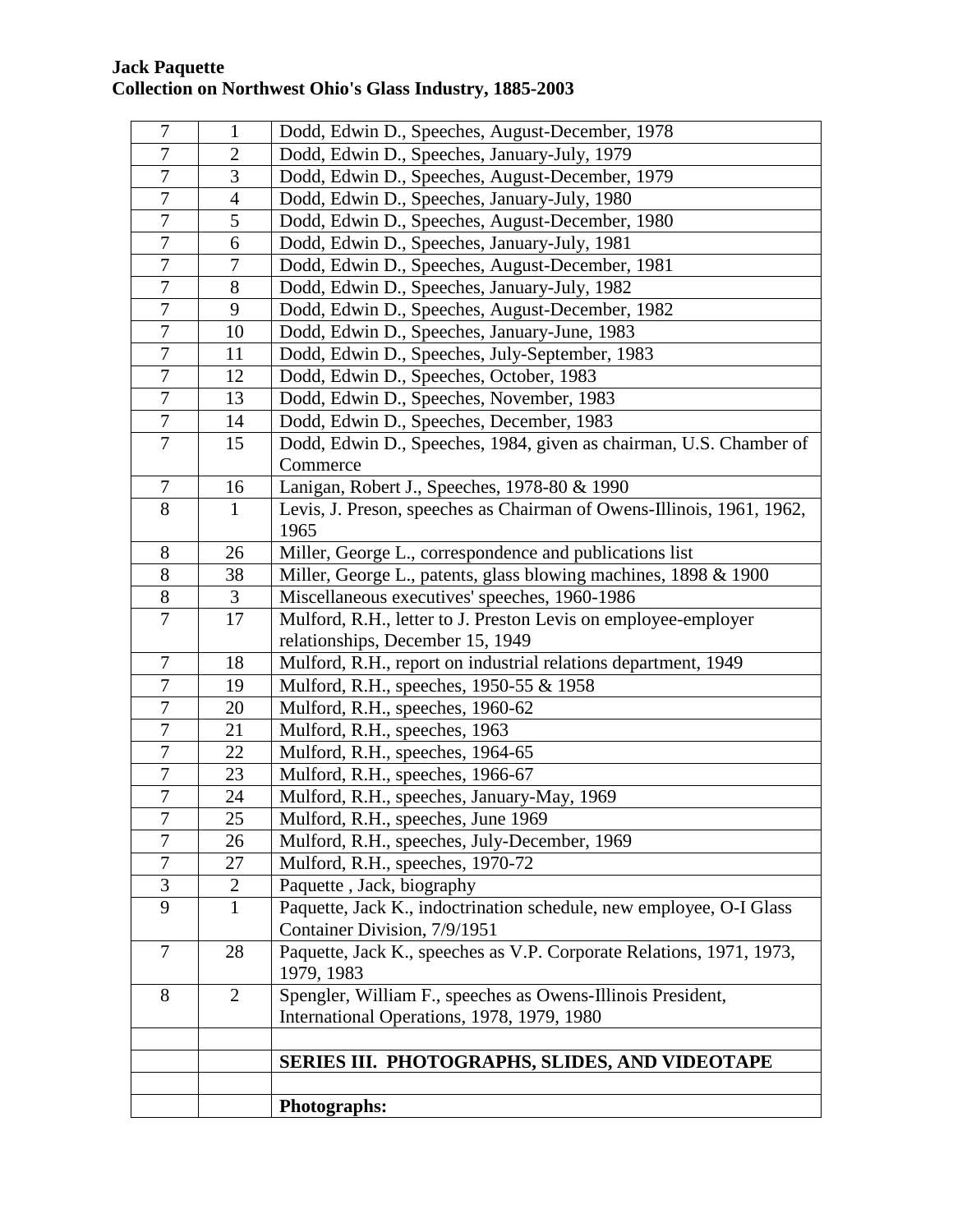| 8     | 13             | Asian Advisory Council, second meeting, 1982                          |
|-------|----------------|-----------------------------------------------------------------------|
| 8     | 17             | Early images of LOF glassmaking, including Edward Ford Glass          |
|       |                | Company's hand operations                                             |
| 8     | 16             | employee photos                                                       |
| 8     | 25             | Imagebinder, an O-I Family Album                                      |
| 8     | 14             | O-I annual meeting, April 1977                                        |
| 8     | 12             | O-I and United Glass Ltd. (England), corporate officials              |
| 8     | 15             | publicity photographs, 1948 and 1959                                  |
|       |                |                                                                       |
|       |                | <b>Slides:</b>                                                        |
| 8     | 11             | Libbey Glass-Pix of Owens & Libbey                                    |
| 8     | 7              | Libbey-Owens-Ford                                                     |
| 8     | 8              | Libbey-Owens-Ford                                                     |
| $8\,$ | 6              | Libbey-Owens-Ford, Safety Glass-Tuf-Flex                              |
| 8     | 5              | Libbey-Owens-Ford, Thermopane, Vari-Tran, "Kam-mation"                |
| 8     | 9              | <b>Plate Glass-Float Glass</b>                                        |
| 8     | $\overline{4}$ | "The Products of Libbey-Owens-Ford, An In-Depth Review"               |
| 8     | 10             | <b>Sheet Glass</b>                                                    |
|       |                |                                                                       |
|       |                | <b>Video Tapes</b>                                                    |
| 8     | 18             | Analyst Meeting, Owens-Corning Fiberglas, Special Edition, February   |
|       |                | 6, 1992                                                               |
| 8     | 19             | ASME Owens Machine Presentation. The first minute or so is            |
|       |                | extraneous material. The tape explores the role of Michael Owens in   |
|       |                | developing the Owens Glass Bottle Production Machine and shows        |
|       |                | electronic and mechanical production of glass and how that production |
|       |                | has evolved from the original machine.                                |
| 8     | 20             | Glen Hiner Presentation-Technical Center, February 13, 1992. In this  |
|       |                | approximately 49 minute speech, at the Owens-Corning Technical        |
|       |                | Center in Granville, Hiner discusses the company's asbestos issues,   |
|       |                | environmental concerns and company growth. He emphasizes the need     |
|       |                | to expand Owens-Corning research and development areas and reward     |
|       |                | employees for being innovative and creative.                          |
| 8     | 21             | Update-Owens-Corning. Tapes 3 and 4 introduce the new Owens-          |
|       |                | Corning CEO Glen Hiner and his vision for the company. They also      |
|       |                | feature speeches by Paul Daverio, Vice President, Charlie Dana, Vice  |
|       |                | President of the Technical Division, and Larry Solari, Sr. Vice       |
|       |                | President of the Construction Products Group. They discuss the        |
|       |                | financial health and growth of the company and its future direction.  |
|       |                | <b>SERIES 4: ARTIFACTS</b>                                            |
| 9     | $\overline{2}$ | Asian Advisory Council, second meeting agenda, Singapore, 1982        |
|       |                | (personal copy of Jack Paquette)                                      |
| 9     | small          | Early Sample of Glass Composite Package, Owens-Illinois               |
|       | box #1         | Experimental. (See Paquette, The Glassmakers, p. 182-186.)            |
|       |                |                                                                       |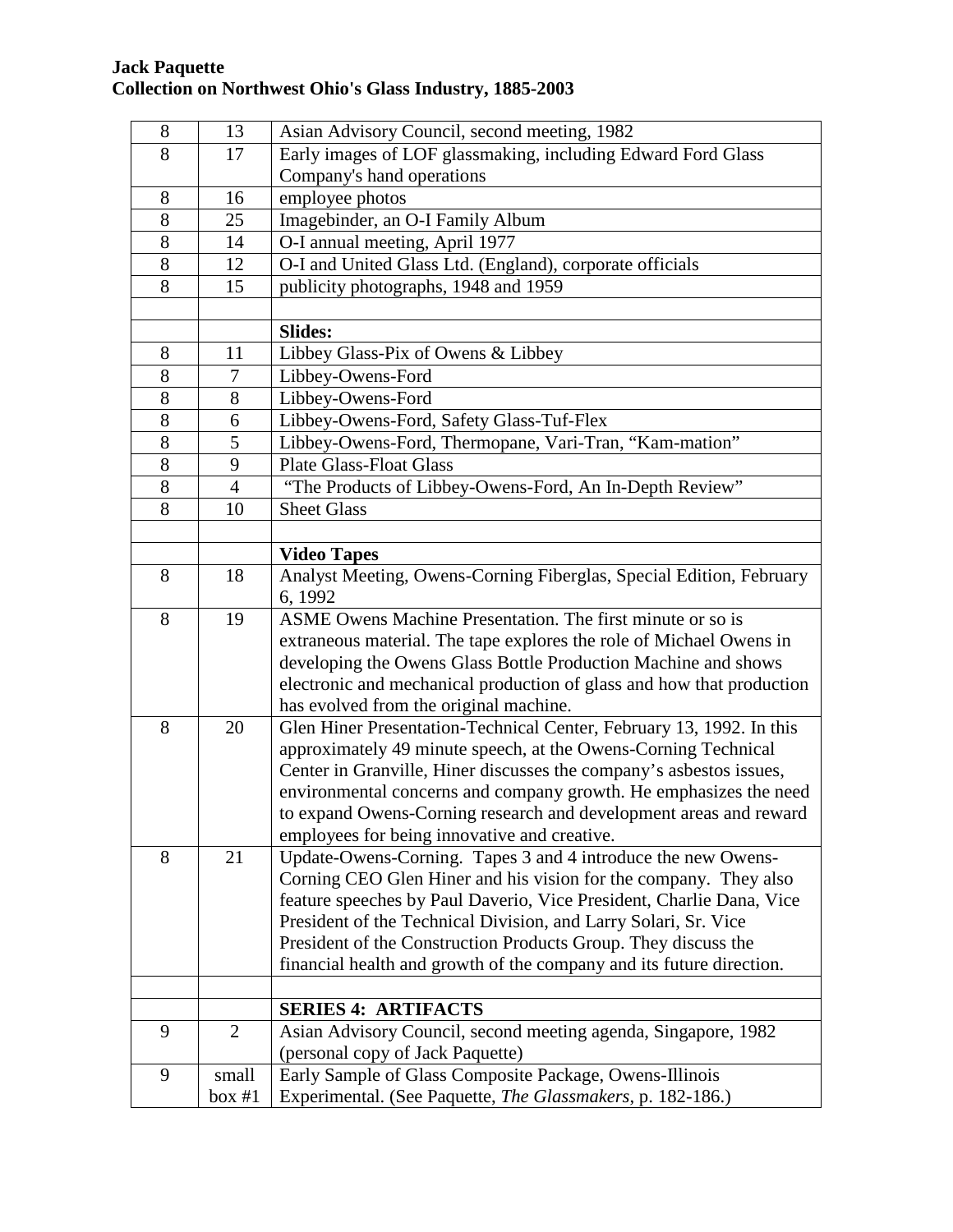| 9              | small    | Revised version in 2003 of Libbey's 1950 "Key to City"                                     |
|----------------|----------|--------------------------------------------------------------------------------------------|
|                |          |                                                                                            |
|                | box #1   |                                                                                            |
| 9              | small    | Pressed glass souvenir from dedication of new Owens-Illinois SeaGate                       |
|                | box #1   | Complex, 1982                                                                              |
| 9              | small    | Libbey Glass Retail Display Pieces, c. 1965                                                |
|                | box $#2$ |                                                                                            |
| 9              | small    | 1957 Libbey Souvenir Glass                                                                 |
|                | box $#2$ |                                                                                            |
| 9              |          | Holiday greeting message, Illinois Glass Co., 1927                                         |
| $\overline{9}$ |          | Promotional paper weight, Owens Bottle machine, produced between                           |
|                |          | 1904 & 1918                                                                                |
|                |          |                                                                                            |
| 10             | small    | Commemorative Glass, George M. Parker, National President,                                 |
|                | box #3   | American Flint Glass Workers Union, 1961-1989                                              |
| 10             | small    | Owens-Illinois "One Way" Beer bottles. Owens-Illinois, Development.                        |
|                | box #3   | (See Paquette, The Glassmakers, p. 118, f.n., p. 126.)                                     |
| 10             | small    | Amber bottle, Illinois Glass Co., (prior to 1929) with "diamond" mark                      |
|                | box #4   |                                                                                            |
| 10             | small    | Clear bottle, Owens-Illinois (after 1929) with Duraglas Trademark, an                      |
|                | box $#4$ | O-I development                                                                            |
| 10             | small    | Amber bottle, Owens Bottle Co., (ca. 1911-1929)                                            |
|                | box $#4$ |                                                                                            |
| 10             |          | Owens-Illinois Graphic Standards Manual, developed in 1972-73                              |
| 10             |          | Commemorative glasses for O-I headquarters groundbreaking, May                             |
|                |          | 22, 1979, Toledo, Ohio (box of 6 glasses)                                                  |
|                |          |                                                                                            |
| 11             |          | President Eisenhower Commemorative Glass, ca. 1955                                         |
| 11             |          | President Nixon Commemorative Glass, 1969                                                  |
| 11             |          |                                                                                            |
|                |          | Man on the Moon Commemorative Glass, produced by Libbey Glass<br>in 1969 for premium sales |
| 11             |          |                                                                                            |
|                |          | Prototype of O-I's Glass Composite Package (GCP), ca. 1969                                 |
| 11             |          | First production run at the O-I plant in Mansfield, MA, 2-24-1975                          |
| 11             |          | First production run at the O-I plant in Puerto Rico, 11-15-1975                           |
| 11             |          | 1964 Example of O-I's "Applied Color Lettering" (ACL)                                      |
| 11             |          | First production run by O-I's German affiliate, Gerresheim Glas of                         |
|                |          | mini, non-returnable beer bottle, ca. 1975                                                 |
| 11             |          | White Carling Black Label Beer bottle, n.d.                                                |
| 11             |          | First production run at the O-I plant in Winston-Salem, NC, 10-15-<br>1975                 |
| 11             |          | Early sample of Libbey's use of an epoxy to affix a handle to a                            |
|                |          | tumbler, ca. 1960                                                                          |
| 11             |          | First production run at the Alton, IL, plant of non-returnable bottle in                   |
|                |          | the traditional Coca Cola shape, 3-26-1969                                                 |
| 11             |          | Falstaff Beer bottle, n.d.                                                                 |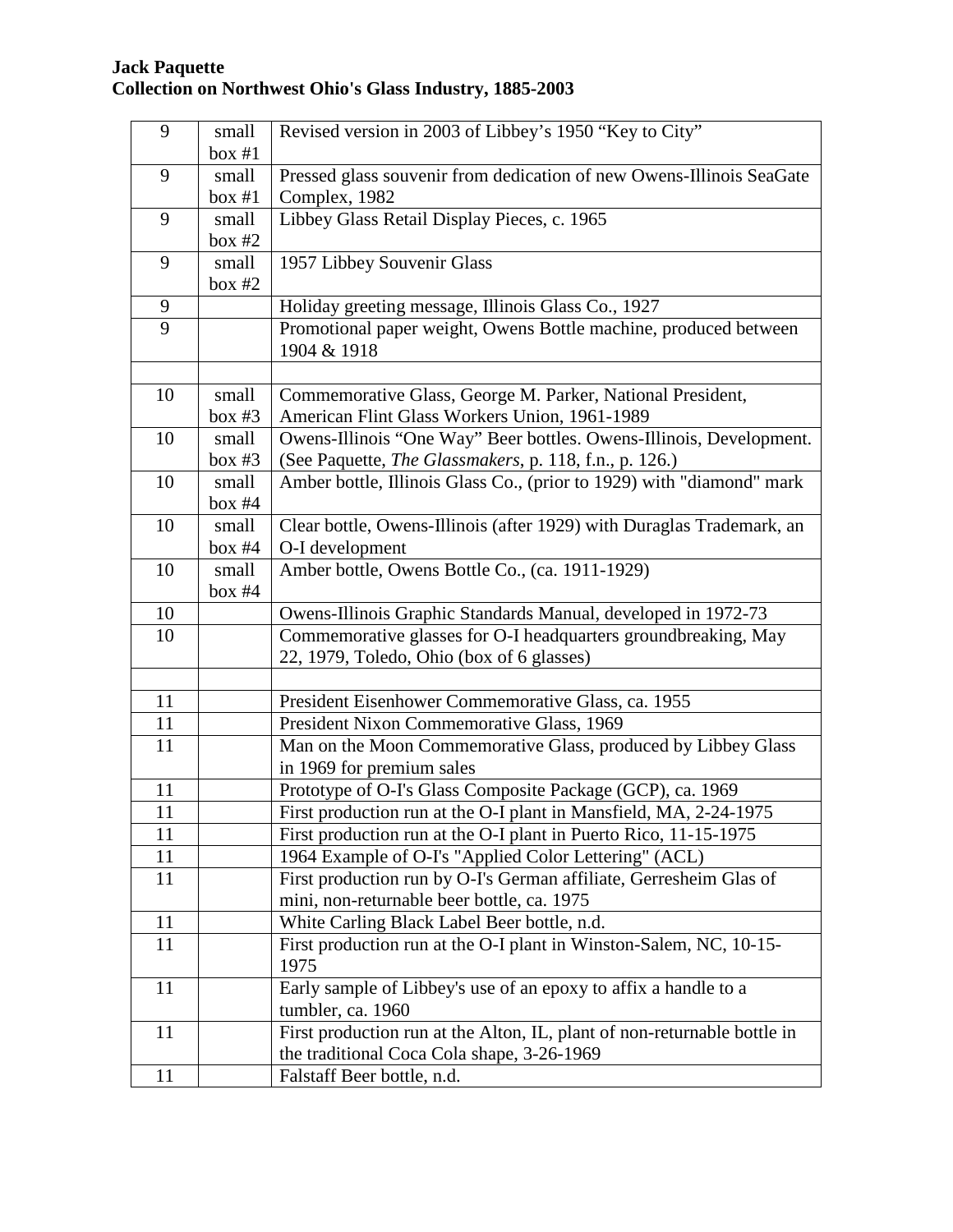## **Appendix I**

The following books were donated to the Ward M. Canaday Center by Jack Paquette as part of this collection. The books have been cataloged and added to the Center's book holdings.

- 1. Aiken, William Earl. *The Roots Grow Deep: A Story of Captain Ford, his son Edward and their Contribution to America's Glass Industry*. Lezius-Hiles Company, Cleveland, Ohio, 1957.
- 2. American Studio Artists. *Glass Today: Museum of Fine Arts, Boston*. Copyright 1997.
- 3. Barbour, Harriot Buxton. *Sandwich: The Town that Glass Built*. Houghton Mifflin Company, Boston, Massachusetts. 1948.
- 4. Bishop, Barbara and Hassell, Martha*. Your Obdt. Servt., Deming Jarves: Correspondence of the Boston & Sandwich Glass Company's Founder, 1825-1829*. A Publication of the Sandwich Historical Society, Sandwich, Massachusetts. Copyright 1984.
- 5. The Corning Glass Center. *Corning Glass Works, Corning, N.Y.* Copyright 1958.
- 6. Fairfield, E. William. *Fire & Sand: The History of the Libbey-Owens Sheet Glass Company*. Lezius-Hiles Company, Cleveland, Ohio, 1960.
- 7. Fox, Frederick C. *The Rossford Plant of Libbey-Owens Ford, 1930-1975*. Copyright 1982.
- 8. Klein, Dan and Lloyd, Ward. *The History of Glass*. Crescent Books, New York, 1989.
- 9. Lee, Ruth Webb. *Victorian Glass Specialties of the Nineteen Century*. Published by the Author. Northboro, Massachusetts. Seventh Edition. Copyright 1944.
- 10. McDaniel, Patricia. *Drugstore Collectibles: A Wallace-Homestead Price Guide*. Wallace-Homestead Book Company, Radnor, Pennsylvania. Copyright 1994.
- 11. McKearin, Helen and George S. *Two Hundred Years of American Blown Glass.* New York, Crown Publishers, Inc. Copyright 1949, 1950. Ninth Printing, November 1958.
- 12. Measell, James and Smith, Don E. *Findlay Glass: The Glass Tableware Manufacturers, 1886-1902*. Antique Publications, Marietta, Ohio. Copyright, 1986.
- 13. Moore, N. Hudson. *Old Glass, European and American*. Tudor Publishing Company, New York. Copyright 1924.
- 14. Murray, Melvin L. *Charles Foster: Ohio's Master Politician: Congress, Contracts, and Calico.* Herald Printing Company, New Washington, Ohio. 1990s.
- 15. Murray, Melvin L. *Fostoria, Ohio, Glass II*. Copyright by Melvin L. Murray. 1992.
- 16. Paquette, Jack K. *A History of Owens-Illinois, Inc*. Privately published, 1985.
- 17. Paquette, Jack K. *The Glassmakers: A History of Owens-Illinois, Incorporated.* Published by The Trumpeting Angel Press, Toledo, Ohio, 1994.
- 18. Paquette, Jack K. *Blowpipes: Northwest Ohio Glassmaking in the Gas Boom of the 1880s.* Xlibris Corporation. 2002.
- 19. Pyle, Ernie. *Comments on Glass, Toledo, Ohio. Aug. 30-Sept. 1,2,3,4, 1941*. From The Journal of Ernie Pyle – 1900-1945. Privately Printed by Libbey Glass, Toledo, Ohio. 1945.
- 20. Revi, Albert Christian. *American Pressed Glass and Figure Bottles*. Thomas Nelson, Inc. Nashville/New York. 1973.
- 21. Ring, Carlyn. *For Bitters Only*. The II Press, Wellesley Hills, Massachusetts. Copyright 1980.